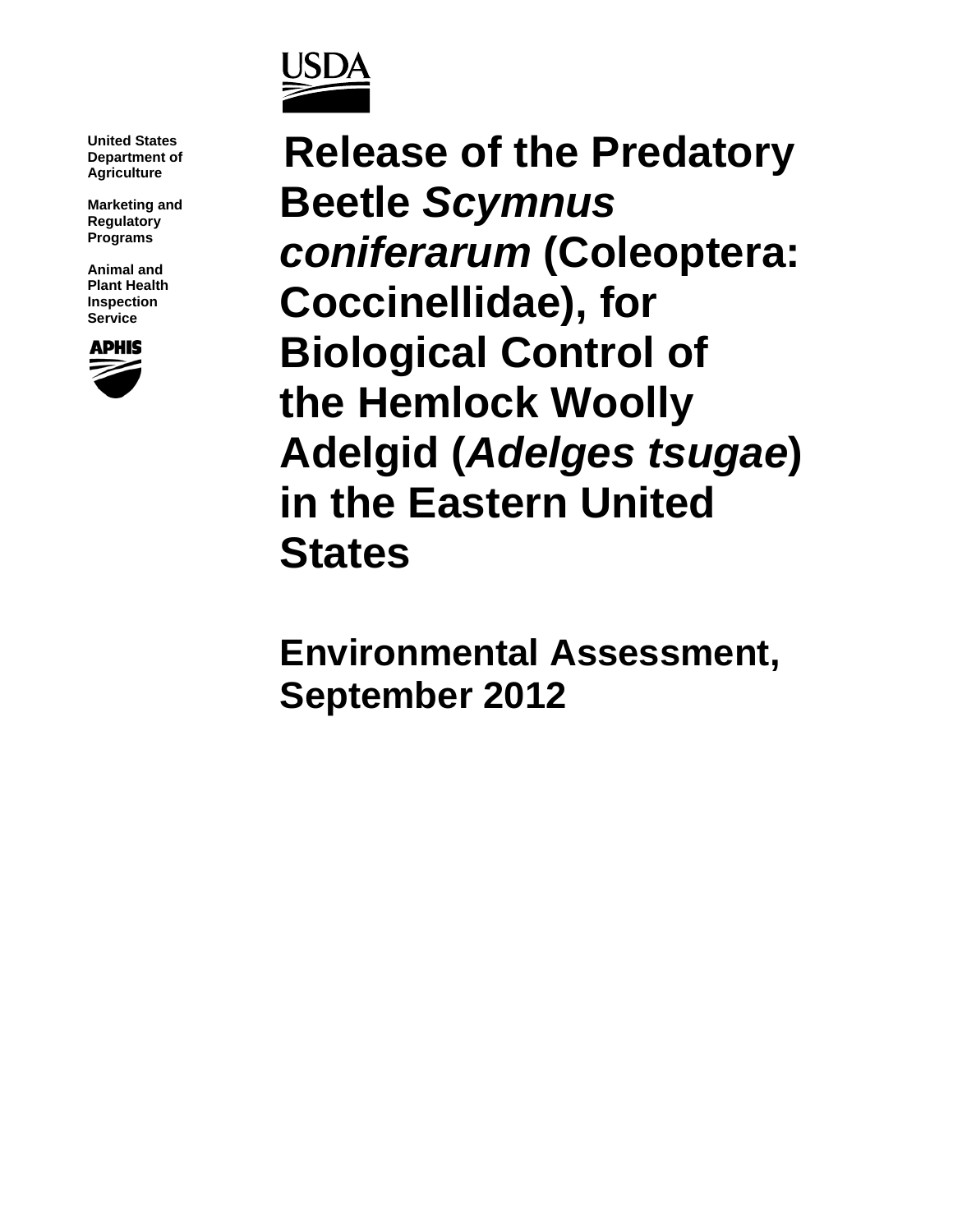**Release of the Predatory Beetle**  *Scymnus coniferarum* **(Coleoptera: Coccinellidae), for Biological Control of the Hemlock Woolly Adelgid (***Adelges tsugae***) in the Eastern United States**

# **Environmental Assessment, September 2012**

#### **Agency Contact:**

Shirley Wager-Page, Branch Chief Pest Permitting Plant Protection and Quarantine Animal and Plant Health Inspection Service U.S. Department of Agriculture 4700 River Road, Unit 133 Riverdale, MD 20737–1236

The U.S. Department of Agriculture (USDA) prohibits discrimination in all its programs and activities on the basis of race, color, national origin, sex, religion, age, disability, political beliefs, sexual orientation, and marital or family status. (Not all prohibited bases apply to all programs.) Persons with disabilities who require alternative means for communication of program information (Braille, large print, audiotape, etc.) should contact USDA's TARGET Center at (202) 720–2600 (voice and TDD).

To file a complaint of discrimination, write USDA, Director, Office of Civil Rights, Room 326–W, Whitten Building, 1400 Independence Avenue, SW, Washington, DC 20250–9410 or call (202) 720–5964 (voice and TDD). USDA is an equal opportunity provider and employer.

Mention of companies or commercial products in this report does not imply recommendation or endorsement by the U.S. Department of Agriculture (USDA) over others not mentioned. USDA neither guarantees or warrants the standard of any product mentioned. Product names are mentioned solely to report factually on available data and to provide specific information.

This publication reports research involving pesticides. All uses of pesticides must be registered by appropriate State and/or Federal agencies before they can be recommended.

CAUTION: Pesticides can be injurious to humans, domestic animals, desirable plants, and fish or other wildlife–if they are not handled or applied properly. Use all pesticides selectively and carefully. Follow recommended practices for the disposal of surplus pesticides and pesticide containers.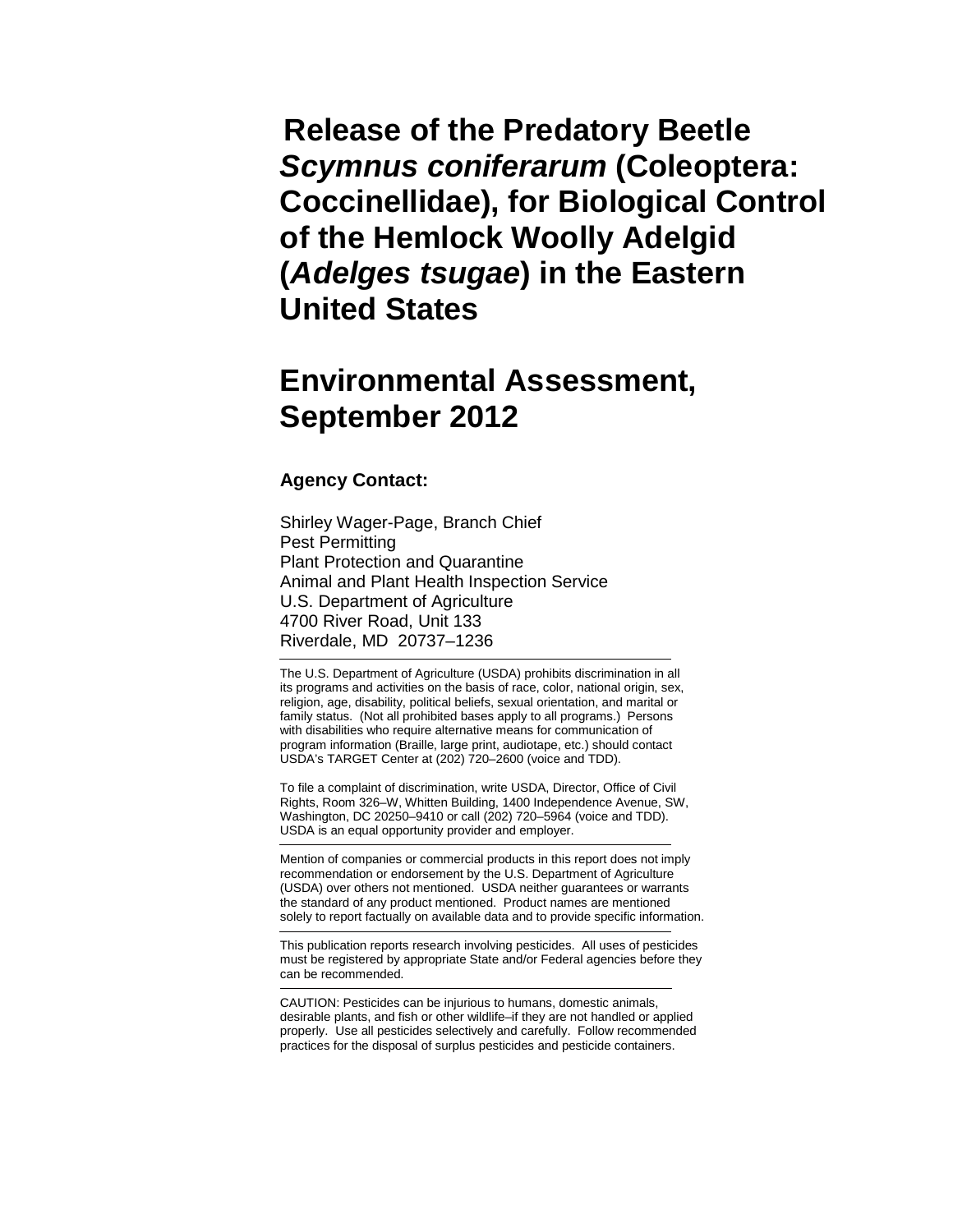# **Table of Contents**

| VI. Agencies, Organizations, and Individuals Consulted 15 |
|-----------------------------------------------------------|
|                                                           |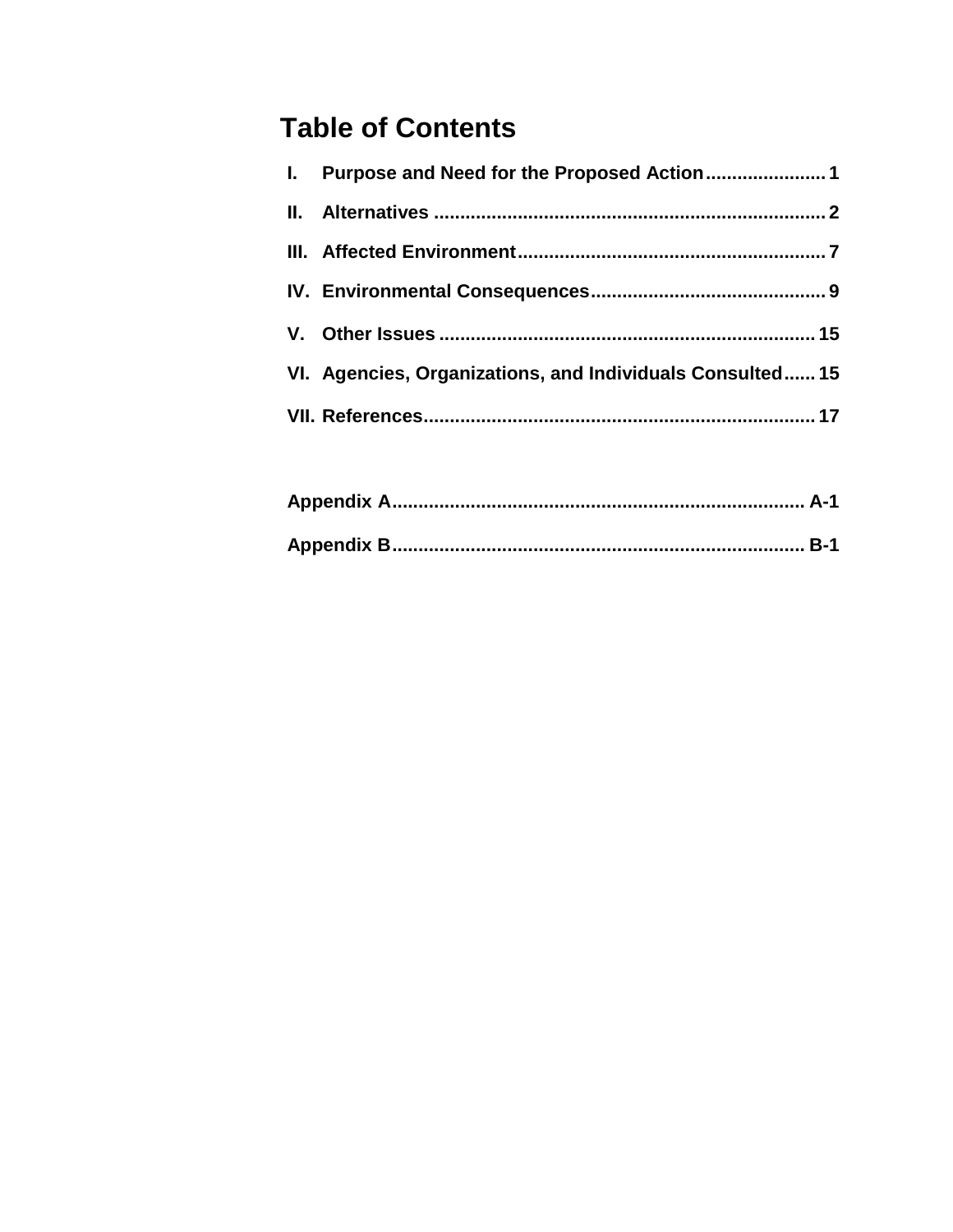## **I. Purpose and Need for the Proposed Action**

The U.S. Department of Agriculture (USDA), Animal and Plant Health Inspection Service (APHIS), Plant Protection and Quarantine (PPQ) Pest Permitting Branch (PPB) is proposing to issue permits for the interstate movement and release of the predatory beetle *Scymnus* (*Pullus*) *coniferarum* (Coleoptera: Coccinellidae). This species is native to the western United States and would be used by the applicants for the biological control of the hemlock woolly adelgid ((*Adelges tsugae*) (Homoptera: Adelgidae)) (HWA) in the eastern United States. Before permits are issued for release of *S. coniferarum*, the APHIS–PPQ PPB needs to analyze the potential impacts of the release of this agent into the eastern United States.

This environmental assessment<sup>[1](#page-3-0)</sup> (EA) has been prepared, consistent with USDA–APHIS' National Environmental Policy Act of 1969 (NEPA) implementing procedures (Title 7 of the Code of Federal Regulations (CFR), part 372). It examines the potential effects on the quality of the human environment that may be associated with the release of *S. coniferarum* to control HWA in the eastern United States. This EA considers a "no action" alternative and the potential effects of the proposed action.

The applicant's purpose for releasing *S. coniferarum* in the eastern United States is to reduce the severity of damage caused by HWA. HWA is native to eastern Asia and western North America (Havill and Foottit, 2007). The HWA was accidentally introduced to the eastern United States and is destructive there to the eastern hemlock, *Tsuga canadensis,* and Carolina hemlock*, T. caroliniana.* This sucking insect feeds at the base of the needles causing needle loss and abortion of buds which leads to decline in crown health and tree death after several years (Orwig et al., 2002; Eschtruth et al., 2006). It is destructive to hemlocks in landscapes and forests and has affected federal parks, recreation areas, and forests; state-managed forest lands; commercial and private landowners; and urban and suburban communities (Evans et al., 2011; Krapfl, 2011).

To date, four predatory beetles have been introduced to the eastern United States for biological control of HWA and two (*Laricobius nigrinus* and *Sasajiscymnus tsugae*) are considered to be established (Cheah et al., 2004). However, because, HWA has a group of natural enemies that control it where it is native, a full complement of predators are needed to

<span id="page-3-0"></span> $1$  Regulations implementing the National Environmental Policy Act of 1969 (42 United States Code 4321 et seq.) provide that an environmental assessment "[shall include brief discussions of the need for the proposal, of alternatives as required by section  $102(2)(E)$ , of the environmental impacts of the proposed action and alternatives, and a listing of agencies and persons consulted" (40 CFR § 1508.9).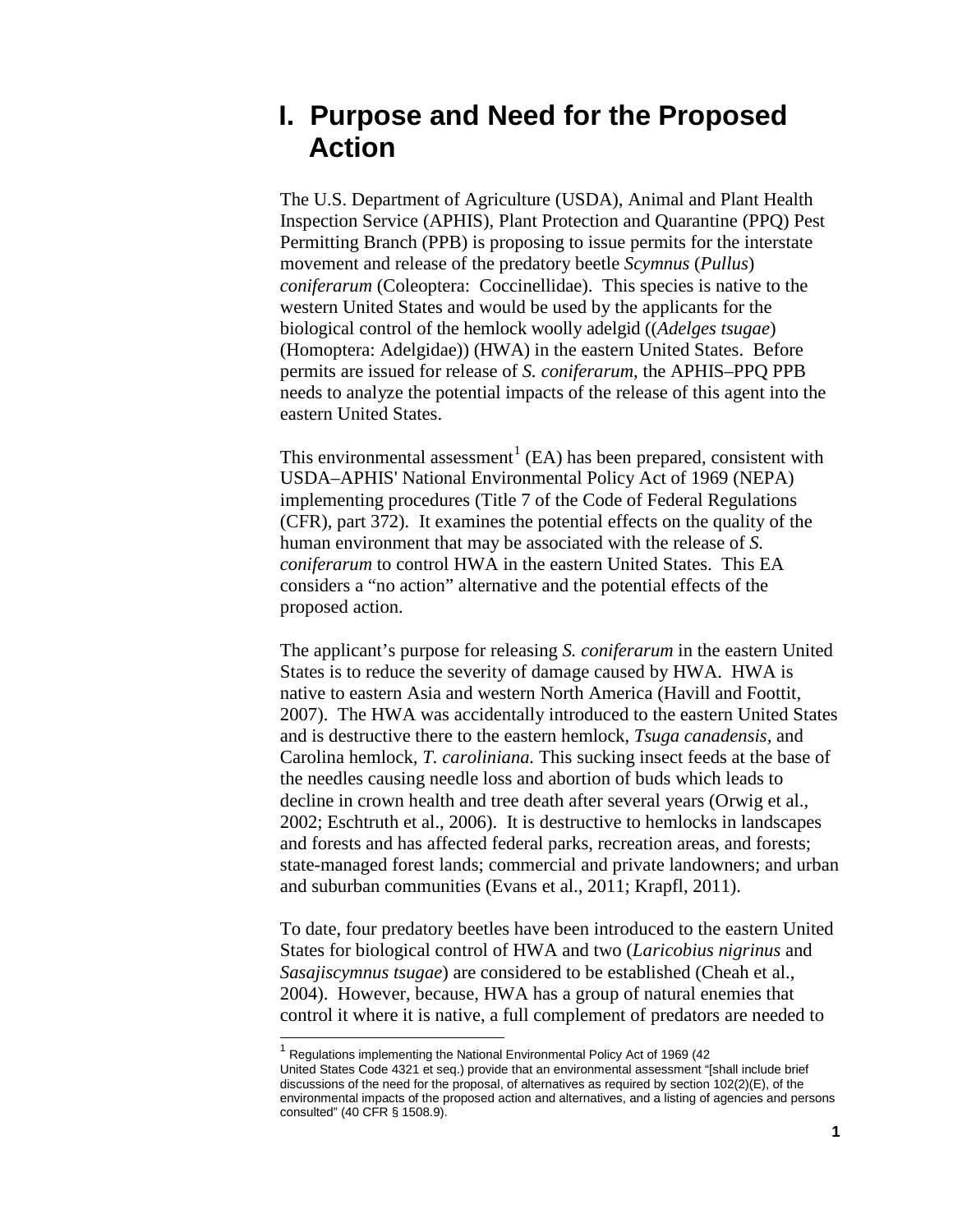more effectively control HWA in the eastern United States where it is an invasive pest. Adelgids, such as HWA, have complex multigenerational lifecycles with multiple forms appearing at different times. Specialized predators, such as *S. coniferarum,* that are part of the full complement of natural enemies where HWA is native, attack different lifecycle forms of HWA at different times of the year. For these reasons, the applicant has a need to move *S. coniferarum* from the western United States and release it into the eastern United States in order to provide an additional predator to the complement of natural enemies currently in place for more effective control of HWA.

## **II. Alternatives**

This section will explain the two alternatives available to the APHIS–PPQ PPB—no action (no issuance of permits) and issuance of permits for interstate movement and environmental release of *S. coniferarum* in the eastern United States wherever HWA becomes established*.* Although APHIS' alternatives are limited to a decision of whether to issue permits for interstate movement and release of *S. coniferarum*, other methods available for control of HWA in the eastern United States are also described. These control methods are not decisions to be made by APHIS, and are likely to continue whether or not permits are issued for environmental release of *S. coniferarum*. These are methods presently being used to control HWA in the eastern United States where it is not native and has established as a pest.

A third alternative was considered, but will not be analyzed further. Under this third alternative, the APHIS–PPQ PPB would have issued permits for the field release of *S. coniferarum*, however, the permits would contain special provisions or requirements concerning release procedures or mitigating measures, such as limited release of *S. coniferarum*. No issues have been raised which would indicate that special provisions or requirements are necessary.

## **A. No Action**

Under the no action alternative, the APHIS–PPQ PPB would not issue permits for the field release of *S. coniferarum* for the control of HWA the release of this biological control agent in the eastern United States would not take place. The following methods are presently being used to control HWA in the eastern United States; these methods will continue under the "no action" alternative and are likely to continue even if permits are issued for release of *S. coniferarum*.

Chemical insecticides provide an effective method to reduce HWA populations on individual hemlocks. Spraying infested trees thoroughly **1. Chemical Control**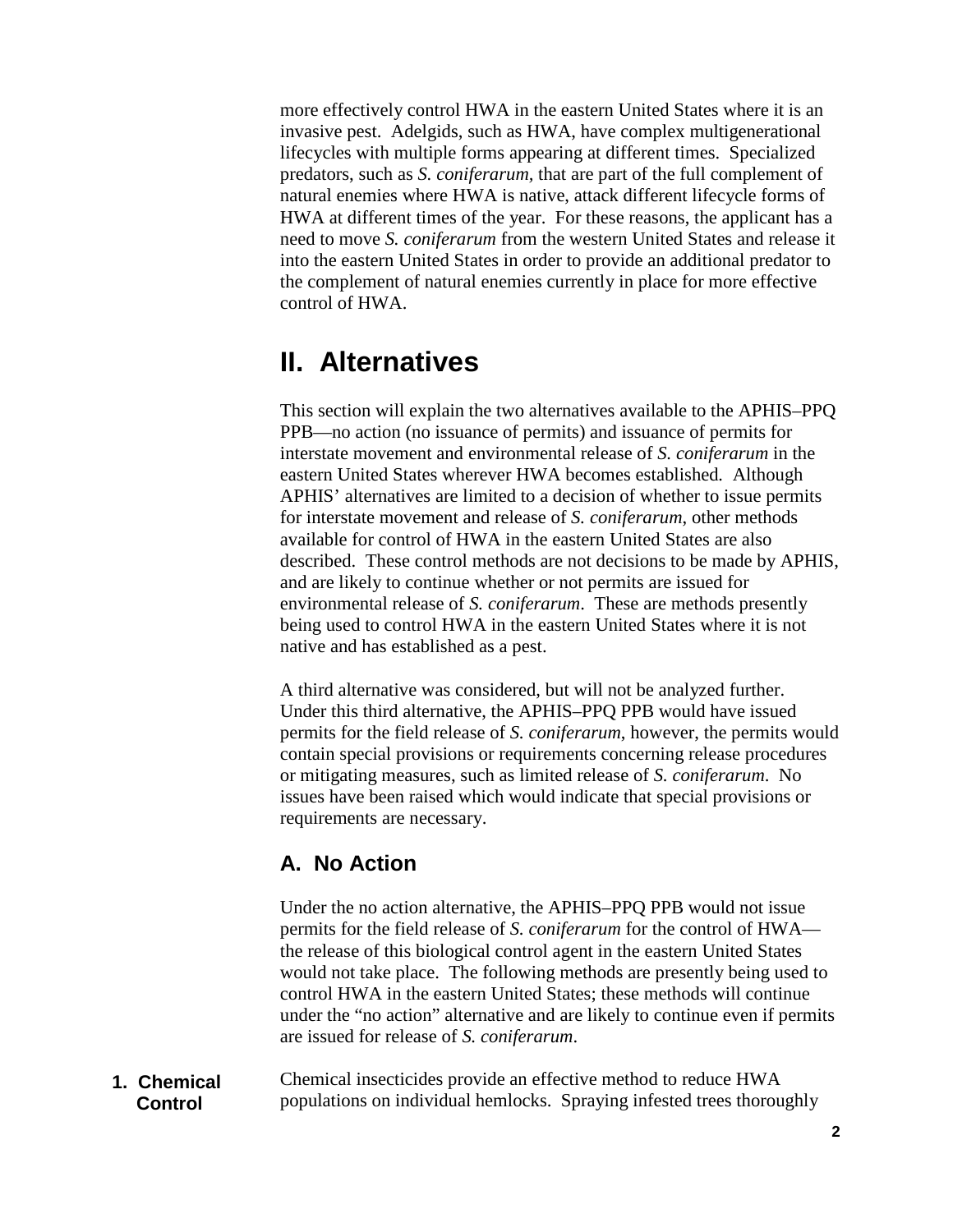with insecticidal soap or horticultural oil is commonly used and highly effective in killing adelgids but two spray treatments each year are usually necessary (McClure et al., 2001). The large equipment used for spraying make this method impractical for forests. Systemic insecticides applied to the soil or tree trunks can reduce HWA populations for several years and is one of the options used to control HWA in National Parks (Webb et al., 2003; Cowles et al., 2006; Webster, 2010).

- Certain states have enacted quarantines to prevent the transport of HWA infected hemlock from infested states to uninfested areas in their states. Some states also restrict the import of hemlock timber with bark. States may allow shipment of nursery stock or hemlock timber if accompanied by a certificate of inspection that the items are HWA free or other compliance agreement (Gibbs, 2002). These restrictions to interstate commerce are likely to remain in place until HWA becomes widely established in these states. **2. Restriction of Interstate Movement of Nursery Stock**
- The susceptible Carolina hemlock has been cross-pollinated with the very resistant Chinese hemlock to produce a hybrid cross with high resistance to HWA (Montgomery et al., 2009). Clones of these are in field trials and a new, resistant hemlock cultivar would not be available to the nursery industry for several years. Efforts are being made to identify resistant hemlocks in HWA infested stands of eastern hemlock (Caswell et al., 2008; Ingwell and Preisser, 2011). **3. Development of Resistant Hemlocks**
- Efforts have been made to develop effective fungus-based pesticide formulations using *Lecanicillium muscarium* (formally *Verticillium lecanii*) and *Beauveria bassiana* (Cheah et al., 2004; Gouli et al., 2008). **4. Bioinsecticides**
- Shortly after it was recognized as a significant pest, McClure (1987) noted that several native predators attack HWA in the eastern United States, but none were of any significance in reducing HWA density. A quantitative assessment of the resident natural enemies of HWA in Connecticut was made in 1993-1994 prior to the intentional release of exotic agents for biological control of HWA (Montgomery and Lyon, 1996). Two predatory beetles, *Laricobius rubidus* (LeConte) and *Scymnus (Pullus) suturalis* Thunberg were recovered. *Laricobius rubidus* is native to North America while *S. suturalis* is native to Europe. Both of these beetles were collected in about equal numbers from the foliage of eastern hemlock, white pine, and Scotch pine. Although it is likely that *L. rubidus* evolved on the pine bark adelgid (*Pineus strobi* (Hartig)), which attacks white pine, and *S. suturalis* evolved on the European pine adelgid (*Pineus pini* (Macquart)), which attacks Scotch pine, both beetle predators can utilize several adelgids, including HWA as hosts. Host range tests found that *S. suturalis* and *L. rubidus* feed readily and equally on HWA and *P. strobi* in no-choice situations, although *S. suturalis* is attracted more to pine foliage **5. Biological Control**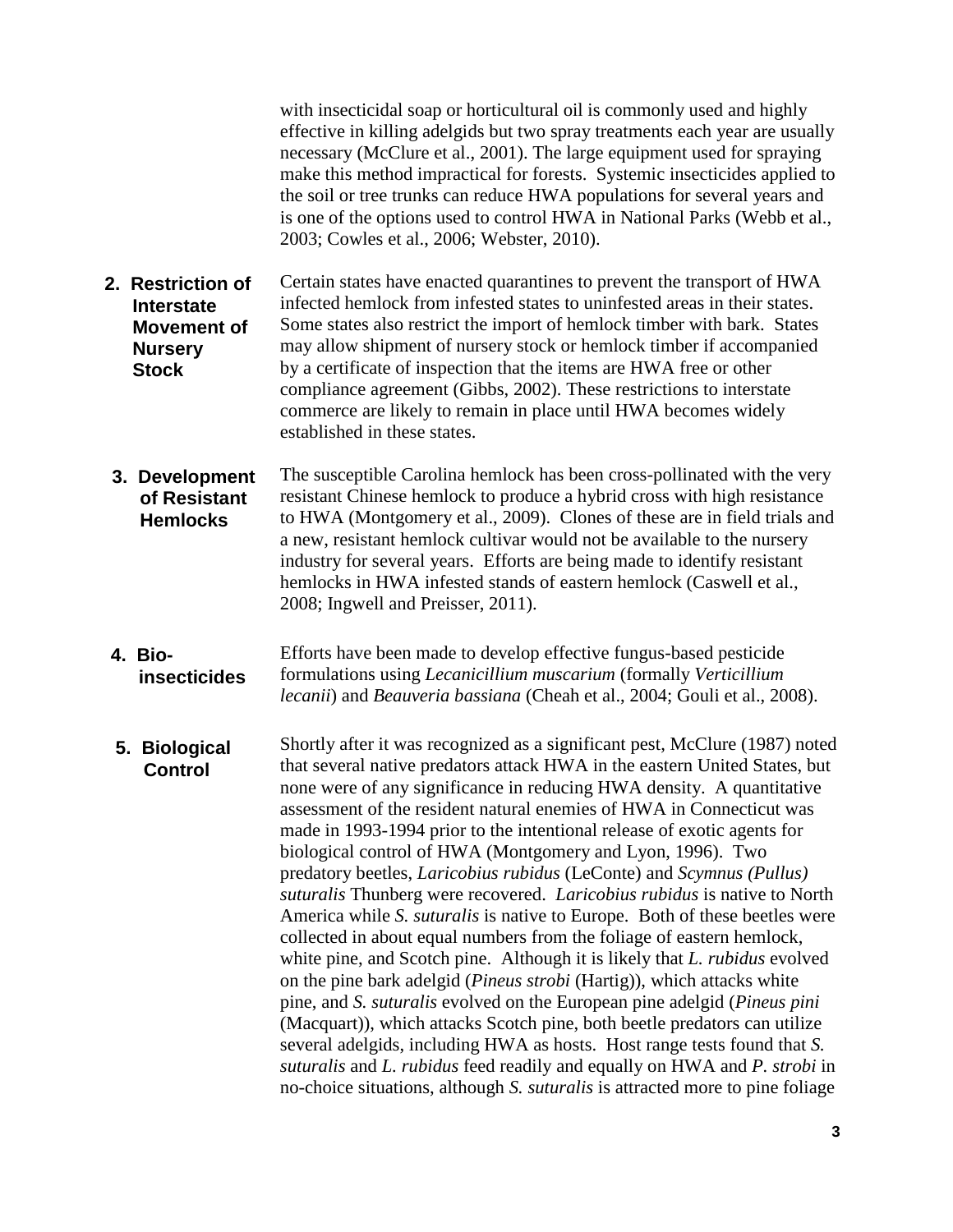than to hemlock foliage (Montgomery et al., 1997). Larvae of both beetle species were found on HWA in the field, but the number per branch decreased with distance from pine (Montgomery and Lyon, 1996). Although this survey indicated that resident predators associated with pine adelgids could switch to an exotic adelgid on hemlock, recent surveys, 15 years later, have found far fewer of these two predators on hemlock (Montgomery, unpublished). A survey of natural enemies in 1997-1998 in North Carolina found several families of predators, but their numbers were too low to have any noticeable effect on HWA density (Wallace and Hain, 2000).

Because of the lack of effective natural enemies of HWA in eastern United States, natural enemies of HWA were imported from Japan, China, and western Canada (Cheah et al., 2004). A summary account of the predators imported and released follows.

The first predator released was the lady beetle *Sasajiscymnus tsugae*  (Sasaji and McClure) (formerly *Pseudoscymnus tsugae*) collected in Japan and first released in 1995 in Connecticut (Cheah and McClure, 2002). More than 2 million adult *S. tsugae* beetles have been released at 513 locations in 13 states (Roberts et al., 2010). Although it is established in several states, its impact on HWA has been difficult to discern (Cheah et al., 2005; Hakeem et al., 2010).

*Laricobius nigrinus*, from the beetle family Derodontidae, was imported from Vancouver Island, British Columbia beginning in 1997 and several years of evaluations (Zilahi-Balogh, 2001) preceeded its field release in 2003. More recently, *L. nigrinus* adults are being collected in the Seattle, Washington area (McDonald, 2010) and in Idaho (Mausel et al., 2011) for direct release in eastern states. To date, more than 100,000 adult beetles have been released at 267 locations in 13 states (Roberts et al., 2010). Its establishment has been very good with a slow but steady yearly increase in population density of the beetle (Mausel et al., 2010; McDonald, 2010). Another derodontid beetle, *Laricobius osakensis* Montgomery & Shiyake, native to Japan, has recently been approved by APHIS for environmental release (USDA, APHIS, 2010).

More than 50 species of "*Neopullus*" lady beetles have been collected from HWA-infested hemlocks in China (Yu and Montgomery, 2008). Of these, three species that were abundant and fed specifically on adelgids were imported (Cheah et al., 2004). These species in the genus *Scymnus*, subgenus *Neopullus* have been difficult to mass rear. Field releases have been made with *Scymnus sinuanodulus* Yu & Yao and *Scymnus ningshanensis* Yu &Yao, but neither is known to have established. A third species, *Scymnus camptodromus* Yu & Liu, is undergoing further study in quarantine.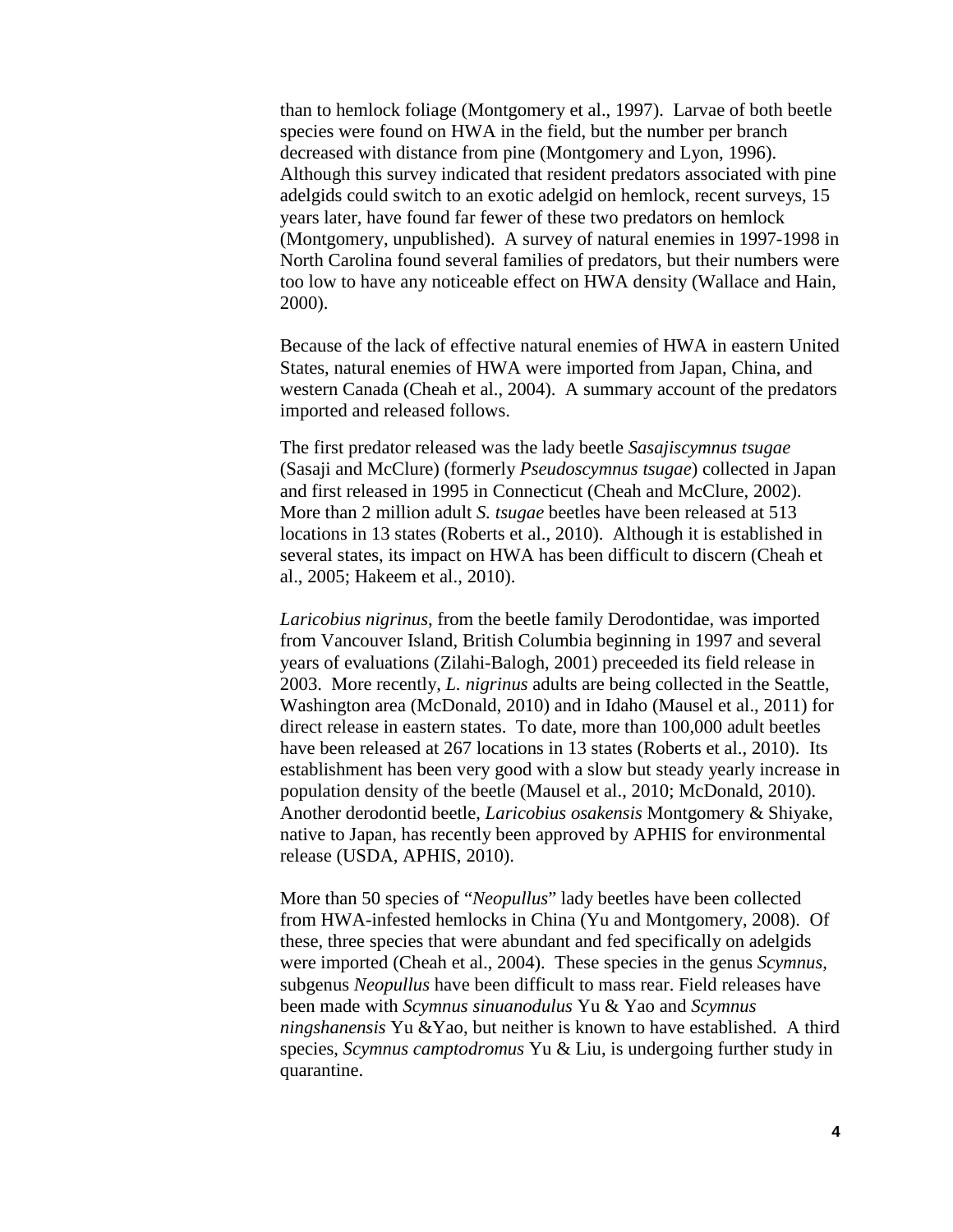### **B. Issue Permits for Environmental Release of**  *S. coniferarum.*

Under this alternative, the APHIS–PPQ PPB would issue permits upon request and after evaluation of each application for the interstate movement and environmental release of *S. coniferarum* for the control of HWA in the eastern United States. These permits would contain no special provisions or requirements concerning release procedures or mitigating measures.

Insect Taxonomy Order: Coleoptera Family: Coccinellidae Genus: *Scymnus* Species: *Scymnus coniferarum* Common name none **1. Taxonomic Information for** *S. coniferarum*

> *Scymnus coniferarum* Crotch (Coleoptera: Coccinellidae) was described in 1874 from specimens collected from pine in California. The typespecimen is at the Museum of Comparative Zoology, Harvard University (MCZ). Vouchers (male and female adults) have been deposited at the National Museum of Natural History, Washington, D.C. (NMNH) and the University of Georgia Arthropod Collection, Athens, GA (UGAC).

*Scymnus coniferarum* is a small lady beetle, about 2 millimeters in length, covered in fine, short hairs, with reddish-brown wing covers edged in black. Whitehead (1967) and Gordon (1976) provide full descriptions with figures. *Scymnus* larvae are covered with white woolly wax. **2. Description and Biology of** *S. coniferarum*

In the laboratory, *S. coniferarum* has been reared for several successive generations on HWA growing on eastern hemlock. Its life stages consist of egg, four larval instars, pupa, and adult. During the spring months, a female lays about 1 egg per day in a bud scale, male flower, or near a HWA ovisac (egg-containing capsule). At 20° C, development is rapid with the egg, larval, and pupal stages lasting about 6, 19, and 9 days, respectively (Schwartzberg et al., 2009). The beetle also develops well at  $15^{\circ}$  C.

To understand the relationship of this predator to its preferred host, HWA, the life cycle of HWA must also be understood. Adelgids, such as HWA, have complex, multi-generational, life cycles, with multiple forms, and several types of life cycles even within a single species (Havill and Foottit, 2007). The lifecycle of HWA varies depending on region. In Japan and China, where it is native, HWA is "holocyclic" and migrates between hemlock and a species of spruce. This holocycle takes two years with sexual reproduction and the formation of galls (abnormal swellings of plant tissue caused by insects) occurring on spruce, and three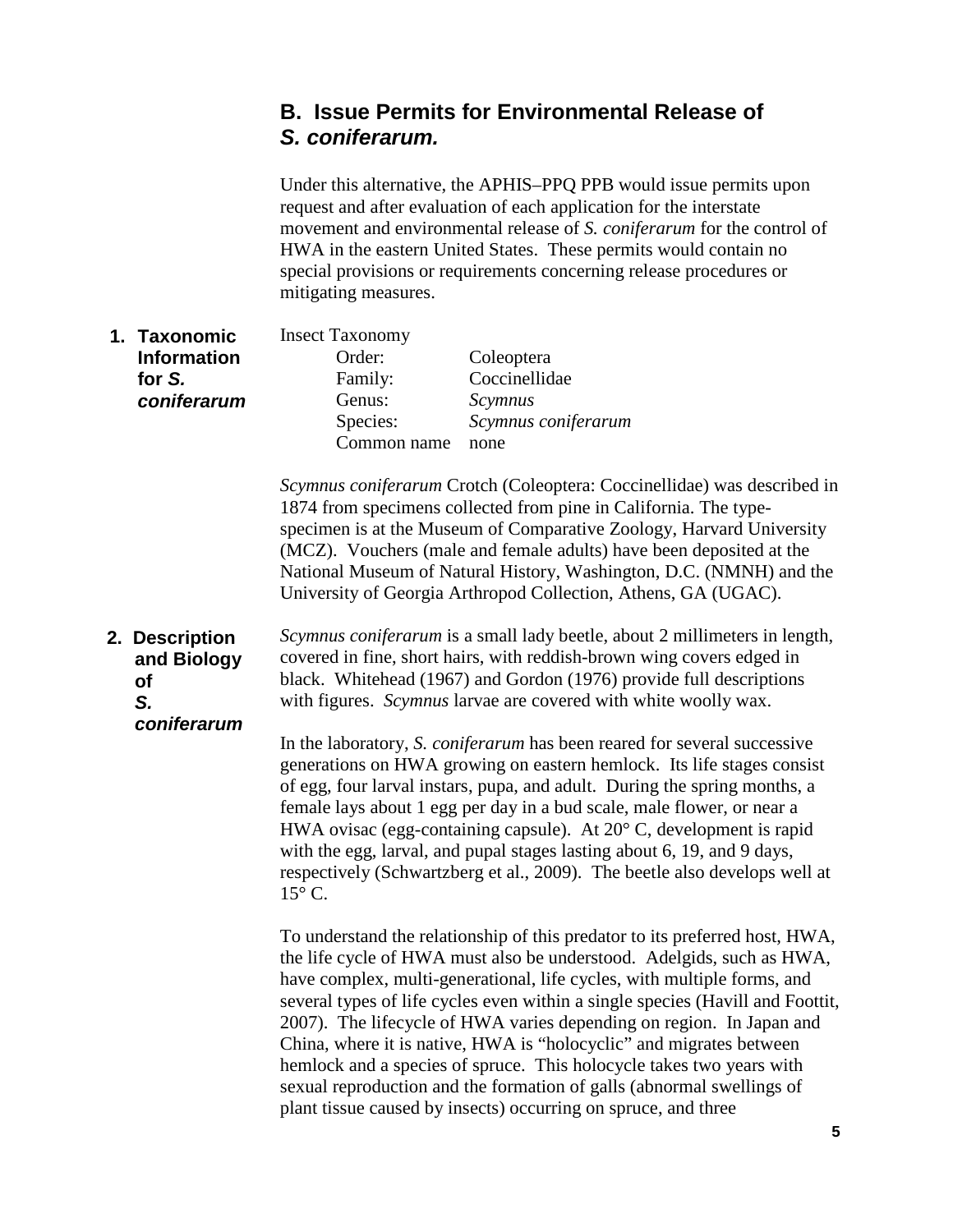parthenogenetic (a form of reproduction in which an unfertilized egg develops into a new individual) generations occurring on hemlock (Havill and Foottit, 2007). In western North America, where HWA is also native, HWA is "anholocyclic" and it does not migrate to spruce—it has only two alternating, asexual, wingless generations on hemlock; the "sistens" which diapauses (a period of inactivity during which development is suspended) during the summer and develops during the fall, winter, and spring, and the "progrediens" generation which develops during spring and early summer. In the eastern United States, the life cycle is similar to that in Japan, but there is no spruce host in eastern United States on which it can reproduce (McClure, 1989).

The seasonal occurrence of *S. coniferarum* and another predator, *L. nigrinus,* as well as their host, HWA, was monitored on western hemlock in the Seattle, Washington area from October, 2010 to June, 2011. In early October, *S. coniferarum* adults were more abundant on western hemlock than adults of *L. nigrinus*, but both species were equally abundant by the end of the month. Both species were found during the cold winter months. By April, adults of *L. nigrinus* were no longer present, but *S. coniferarum* adults were abundant. The larvae of *L. nigrinus* were most abundant during April whereas larvae of *S. coniferarum* were most abundant during June. The larvae of *L. nigrinus* coincided with the eggs of the overwintering generation (sistens) of HWA and the larvae of *S. coniferarum* coincided with the eggs laid by the late spring generation (progrediens) of HWA. The larvae of *L. nigrinus* enter the soil in April to become adults and remain in the soil until the fall, whereas the larvae of *S*. *coniferarum* become adults in June and remain on the tree throughout the year.

The known native geographical range of *S. coniferarum* is western North America (Gordon, 1985). Specimens have been collected from various species of pines in British Columbia, Arizona, California, Colorado, Idaho, Nevada, New Mexico, Oregon, South Dakota, Utah, and Wyoming (Gordon, 1976). Recently, several hundred specimens have been collected from western hemlock in Washington State (Montgomery et al., 2009; McDonald, 2010). It has recently been recovered from Monterey pine in Chile and Peru (Gonzalez, 2006); probably an accidental introduction since pine and adelgids are not native to South America. There is a report of it in the eastern United States (Malkin, 1945), but this may be a misidentification. Gordon (1976) recorded it in Pennsylvania, but later clarified that these were *S. suturalis* (Gordon, 1985). Considering that the species has spread intercontinentally, has been found in the Rocky Mountains as far east as the Black Hills, South Dakota, and occurs in a variety of habitats in western North America, it is possible that it is already established in eastern North America. **3. Geographic Range of** *S. coniferarum*

**6** In the field, the adults of *S. coniferarum* and *L. nigrinus* feed on all HWA **4. Impact of** *S. coniferarum* **on Hemlock Woolly Adelgid**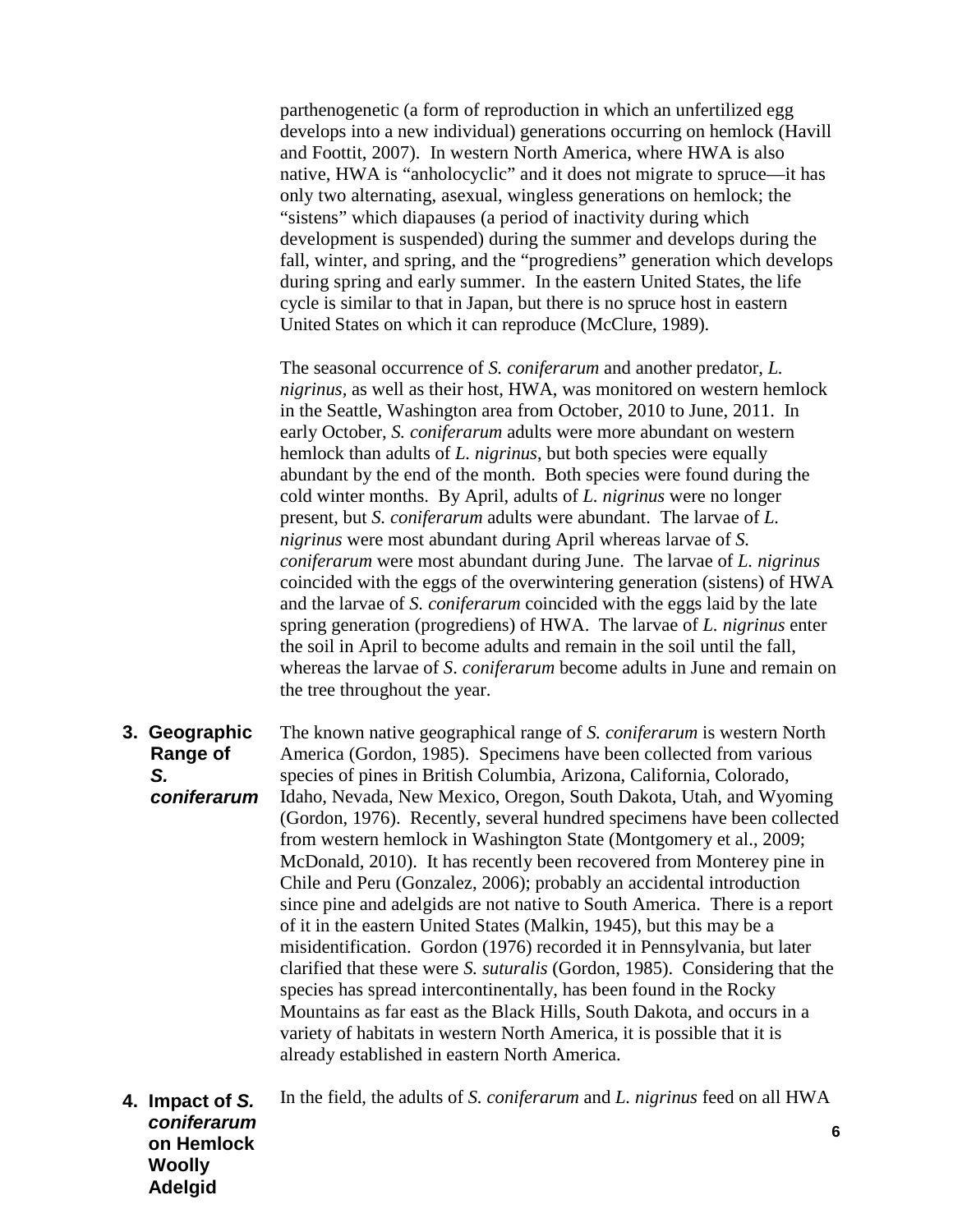stages, except nymphs that are in diapause during the summer. Diapause is a period of inactivity or rest, during which development is suspended. The larvae of both *S. coniferarum* and *L. nigrinus* target the egg stage of HWA. Larvae of *L. nigrinus* primarily attack the spring generation eggs laid in late winter to early spring while the larvae of *S. coniferarum* primarily attack eggs laid in later spring to early summer. Because these two species attack the eggs of separate HWA generations, they complement each other in reducing HWA populations. By releasing *S. coniferarum* in the eastern United States, the spring HWA generation will have a predator that it currently lacks and additional pressure will be provided to reduce HWA populations.

## **III. Affected Environment**

### **A. Areas Affected by Hemlock Wooly Adelgid**

- The HWA is native to eastern Asia and the western North America (Havill et al., 2007). It is not considered a pest in these regions (Furniss and Carolin, 1977; Cheah et al., 2004). **1. Native and Worldwide Distribution**
- The first report of HWA in eastern United States came from the Virginia Department of Agriculture and Consumer Services in 1951 on planted eastern hemlock in Richmond, Virginia (Stoetzel, 2002) and has since spread to 18 eastern states (USDA, FS, 2011). Currently, HWA infests all of the U.S. counties with Carolina hemlock and 50 percent of the U.S. counties with eastern hemlock (USDA, FS, 2011). It is the only adelgid that feeds on hemlock and its distinctive white woolly wax makes it easy for non-specialists to distinguish it from other insects on hemlock. **2. Present Distribution in the United States**
- Eastern North America has two native hemlock species, *Tsuga canadensis*, eastern hemlock and *Tsuga caroliniana*, Carolina hemlock, and these species serve as the primary hosts of HWA. Eastern hemlock grows on almost 19 million acres in the United States, while Carolina hemlock is limited to the Blue Ridge of the southern Appalachian Mountains. Both hemlock species are long-lived species that, if left undisturbed, eventually dominate tree stands. **3. Hemlock Resources in Eastern North America**

Eastern hemlock, may take 250 to 300 years to reach maturity, live for 800 years, and attain heights of 150 to 175 feet. It is the most shade-tolerant tree species in North America, capable of surviving underneath a shaded forest canopy for as long as 350 years (Quimby, 1996). Because it is so shade tolerant and long-lived, hemlock is a late successional, "climax" tree that can dominate a forest for centuries. Ward et al. (2004) provides an overview of the species and its ecological and commercial values. Eastern hemlock forests provide important habitat for a wide variety of wildlife. In the northeastern United States, 96 bird and 47 mammal species are associated with hemlock forests (Yamasaki et al., 2000). Of these, at least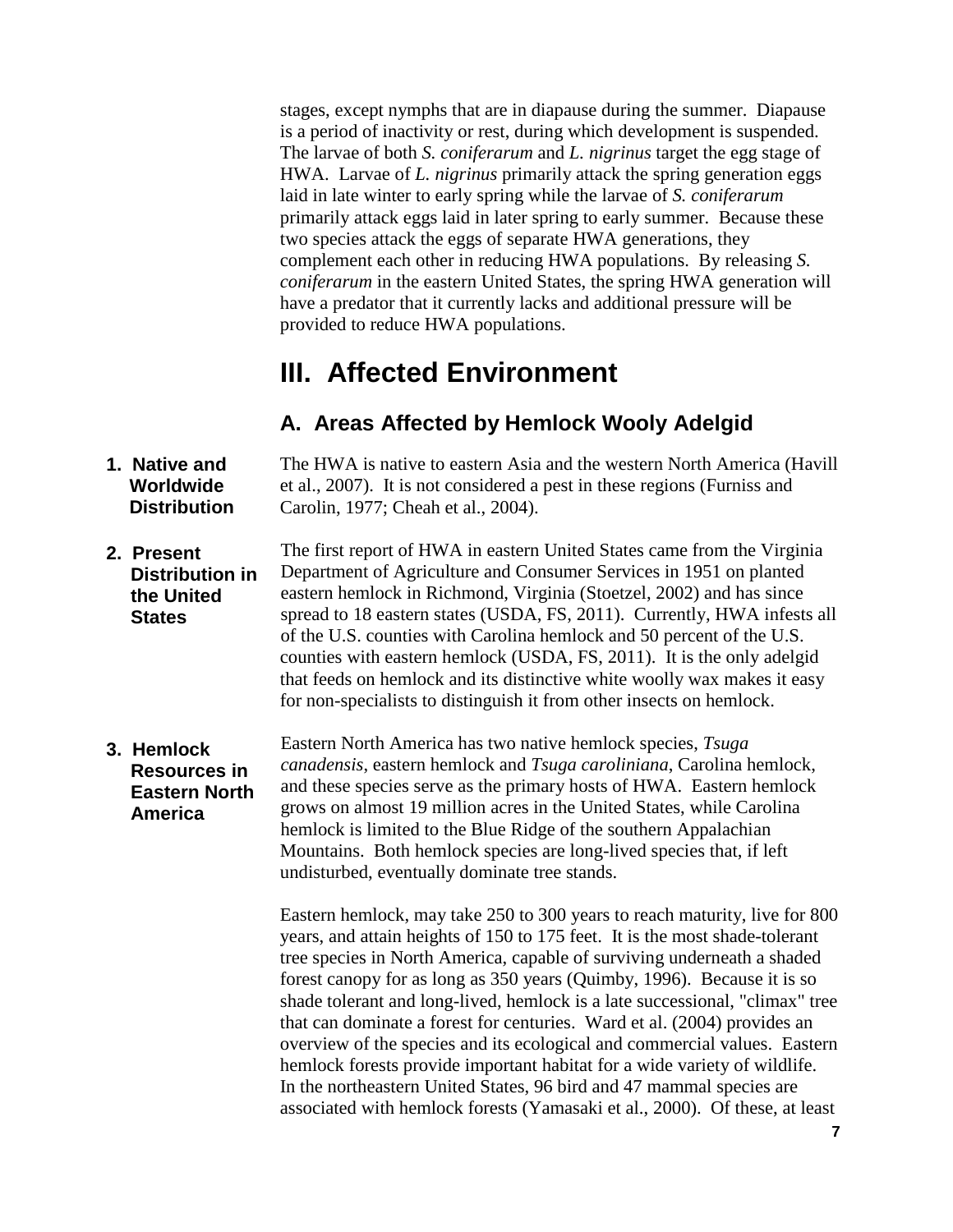eight species of birds and ten species of mammals have strong ecological linkages with hemlock forest habitat. Hemlock is an important winter habitat for white-tailed deer. Many native plant species thrive in hemlock stands, including leatherwood, rattlesnake plantains, bunchberry, goldthread, bluebeard, Canada mayflower, and wood sorrels (Evans et al., 1996).

Hemlock stands are very popular recreational sites for fishing, hiking, camping, hunting, and bird watching. Hemlock is not a valuable timber species, but it is used widely for pulpwood and utilitarian uses (such as pallets). Hemlocks are valued landscape plants and are one of the most cultured and cultivated landscape trees in the United States (Swartley, 1984).

### **B. Insects Related to HWA and** *S. coniferarum*

There is considerable uncertainty about the taxonomy of adelgid species, which is further complicated by the several forms produced on primary and secondary host plants (Havill and Foottit, 2007). Review of the literature indicates that there are as many as 25 species of adelgids in North America, but only 16 may be valid species, with 10 species of these native to North America (see Appendix A). In eastern North America, there are no native adelgids in the genus *Adelges*, but there are six nonnative species in this genus. There are nine adelgid species of *Pineus* in eastern North America: three are Eurasian (*P. cembrae*, *P. pineoides*, *P. pini*), two are considered to be native to North America (*P. pinifoliae, P. similus*), two species are native to western North America (*P. boerneri*, *P. coloradensis*,) and two species are native to eastern North America (*P. floccus*, *P. strobi*). *Pineus strobi* is the most common pine adelgid in eastern North America and it has spread worldwide. *Pineus boerneri* and *P. coloradensis* were pests 30 years ago on red pine in Connecticut (McClure, 1989). All the adelgids present in eastern states are considered to be pests, with the non-native species more damaging than native species. **1. Insects Taxonomically Related to HWA**

## **2. Insects Taxonomically Related to** *S. coniferarum*

Although *S. coniferarum* belongs to the subgenus *Pullus*, which has more than 80 species in the United States, it is unlikely to interact with native lady beetles. No other native *Scymnus* lady beetle is known to feed on adelgids to any appreciable extent. A non-native species, *Scymnus* (*Pullus*) *suturalis* Thunberg, present in the northeastern United States is similar to *S. coniferarum* (Gordon, 1985). These two species and *S. impexus—*a native of Europe introduced for biological control of the balsam woolly adelgid in the 1960s—form a distinctive group with similar form and structure and have adelgids as hosts (Whitehead, 1967). *Scymnus suturalis'* primary host seems to be *Pineus pini* on Scots pine, but it can complete development on HWA (Montgomery and Lyon, 1996).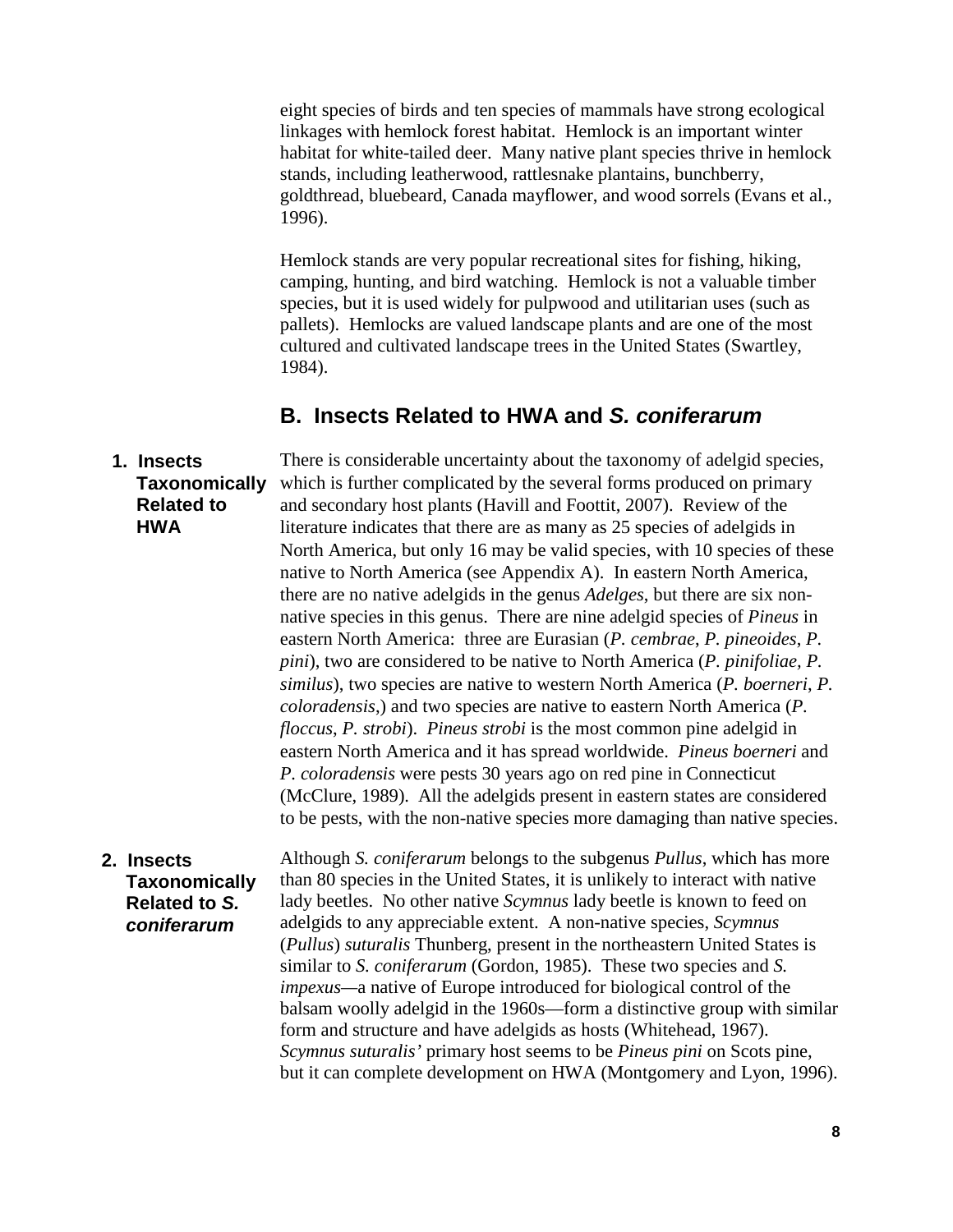## **IV. Environmental Consequences**

### **A. No Action**

**1. Impact of Hemlock Woolly Adelgid on the Environment** The infestation and damage caused by HWA in urban and forest landscapes has received considerable attention from landowners and land managers, both public, and private. Several management tactics have been implemented to reduce the infestation level of HWA and the damage and mortality it causes. The use of chemical insecticides, development of bioinsecticides and resistant hemlocks, and biological controls at current levels would be expected to continue if the "no action" alternative is chosen. The current rate of spread, and levels and trends of eastern hemlock mortality and other environmental consequences from infestation by HWA will likely continue if the "no action" alternative is chosen. These environmental consequences may also continue at some level even with the establishment of *S. coniferarum* in eastern hemlock forests, depending on its efficacy in reducing HWA populations.

#### **a. Continued decline and mortality of eastern hemlocks**

Currently, about 50 percent of the counties with hemlock in the eastern United States are infested by HWA (USDA, FS, 2011) and HWA is expected to continue to expand its range. Damage in the southern range of the hemlocks appears to be more severe (Evans et al., 2011). This may reflect the absence of low winter temperatures which can reduce HWA populations (Trotter et al., 2009). Although HWA can quickly cause a decline in the crown condition of hemlock, mortality can be rapid or take many years, depending on site conditions (Orwig et al., 2002). For example, in Shenandoah National Park, some sites experienced a rise in mortality from 8 percent to 48 percent in just two years, with several site factors deemed to be important including, elevation and which direction a slope faces (Blair, 2002). Although the rate of spread and mortality is variable, the overall expectation is that most of the hemlock in the eastern United States may be lost without more and better options to control HWA.

#### **b. Loss of economic, social, and recreational value**

Yearly monetary loss caused by HWA is estimated to be over \$200,000,000 (Aukema et al., 2011). About one-half of this is expenditures by governments and citizens for control of the pest and removal of damaged trees. Loss of residential property values due to damage by HWA is estimated to total \$100,000,000. Loss of hemlock landscape trees due to HWA infestations in residential properties has been estimated at \$2,000–\$7,000 per home (Holmes et al., 2005). Forest timber loss to landowners is estimated to be on \$1,100,000 per year (Aukema et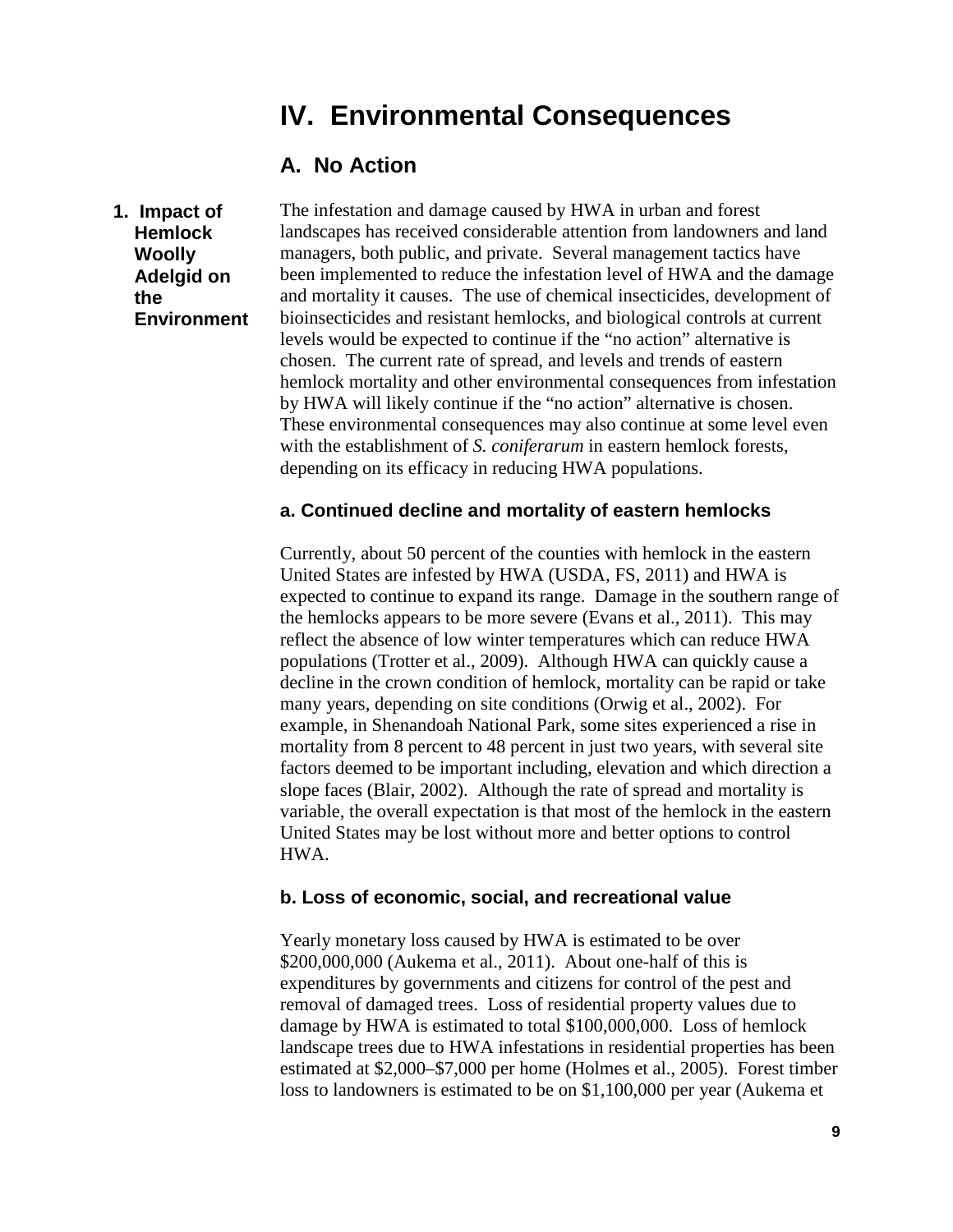al., 2011). Hemlock has little value for lumber or pulp but has an important ecological role in forests.

Hemlock mortality can have considerable impact on recreational use of forests. Consequently, large federal parks and forests have engaged in integrated pest management (IPM) programs to address the varied recreational and ecosystem needs on their properties. For example, long term monitoring, ecosystem studies, and management efforts were begun at the Delaware Water Gap National Recreation Area in 1993 (this park was originally infested in 1989). Monitoring has shown a rapid decline and mortality and as of 2006, 28 percent of originally healthy plot trees had died and none of the remaining trees were in healthy condition (Evans and Shreiner, 2008). The Great Smoky Mountains National Park has engaged in an aggressive IPM program to respond to the infestation which threatens over 35,000 acres of hemlock dominated forest (Johnson et al., 2008).

#### **c. Continued impacts on ecosystems**

Evans (2002) commented that the "decline and loss of our remaining eastern hemlock stands could be more ecologically significant than the loss of American chestnut (*Castanea dentata*) in the early 1900s from chestnut blight" due to the fact that hemlock would not be replaced by ecological equivalent species as occurred with the loss of the American chestnut. The large scale removal of hemlock trees due to HWA-caused mortality, and in some cases the resulting salvage logging of stands is well documented (Kizlinski et al., 2002; Orwig et al., 2002; Foster and Orwig, 2006).

Impacts include negative effects on brook trout (reversal of cooler summer and warmer winter stream temperatures), carbon cycling (Nuckolls et al., 2009), soil, and water chemistry (Yorks et al., 2003). Loss of foliage and tree mortality in hemlock-dominated stands often results in the invasion of exotic and native species which provide less shade and cover during the summer and winter seasons, affecting temperature, and moisture microhabitats. In the Southern Appalachian area, hemlock has an ecohydrological function that no other forest tree can fill (Ford and Vose, 2007).

Reduction in the number and variety of species after tree mortality due to HWA has been reported extensively (Yamasaki et al., 2000; Brooks, 2001; Evans, 2002; Snyder et al., 2002; Tingley et al., 2002; Ross et al., 2003; Ross et al., 2004; Buck et al., 2005; Ellison et al., 2005; Lishawa et al., 2007). Hemlock mortality is also changing ecosystem processes, structure, and function (Jenkins et al. 1999, Stadler et al., 2005; Cobb et al., 2006; Stadler et al., 2006), and water quality (Yorks et al., 2003).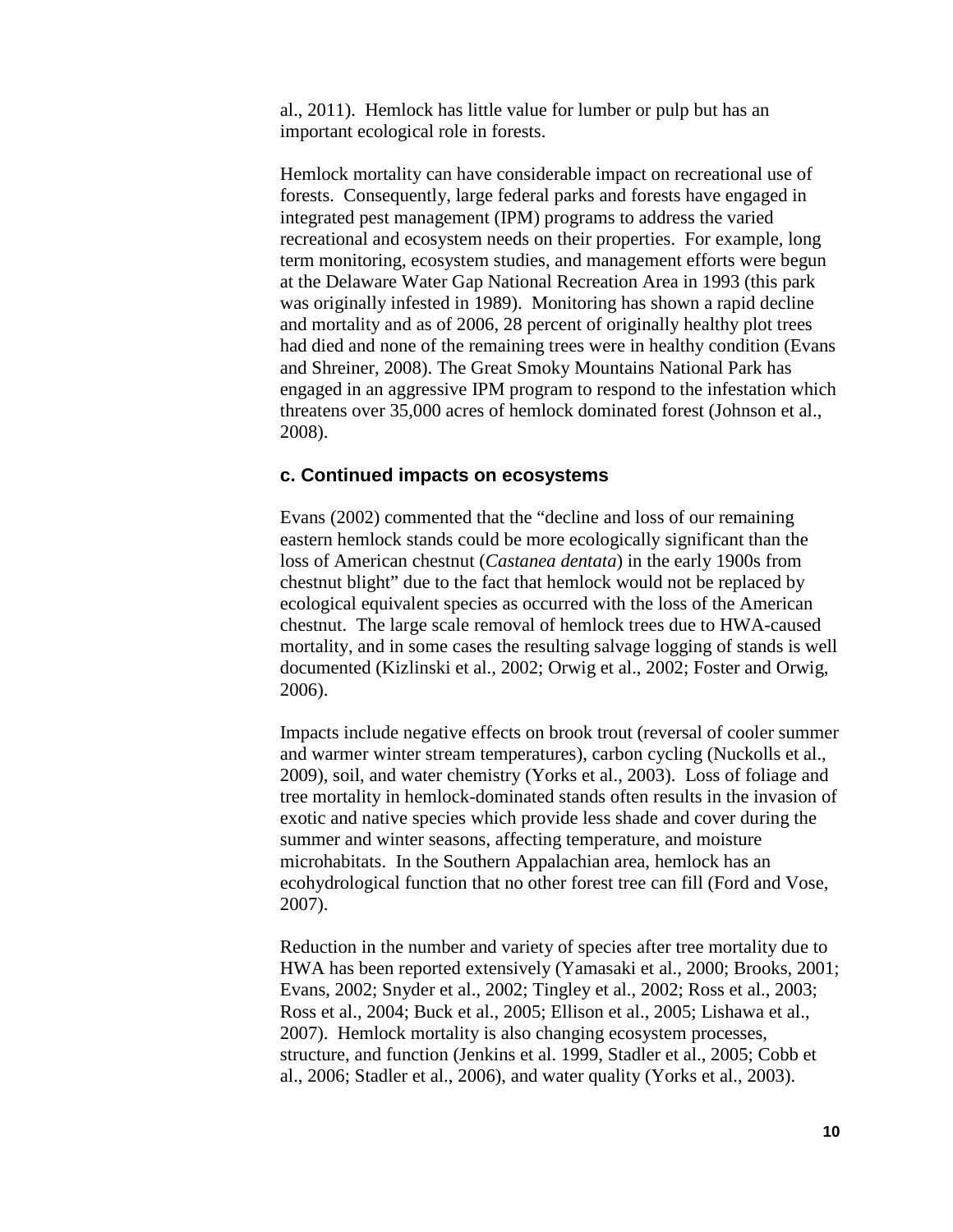### **2. Impact from the Use of Other Control Methods**

Current levels of the current control methods would continue if the "no action" alternative is chosen, and may continue even if permits are issued for environmental release of *S. coniferarum.*

### **a. Chemical Control**

Control of HWA with available chemical insecticides is expensive, has environmental restrictions, and is not long lasting. The no action alternative will likely increase reliance on chemical methods to control HWA.

### **b. Restriction of interstate movement of nursery stock**

Restrictions to interstate commerce are likely to remain in place until HWA becomes widely established in eastern states. No action may shorten the time for uninfested states to become infested.

### **c. Development of resistant hemlocks**

The susceptible Carolina hemlock has been cross-pollinated with the very resistant Chinese hemlock to produce a hybrid cross with high resistance to HWA (Montgomery et al., 2009). Clones of these are in field trials and a new, resistant hemlock cultivar would not be available to the nursery industry for several years. Collections of hemlock seed are being made from several geographical areas in order to conserve the genetic resources of the eastern hemlocks until a permanent solution is found to reduce hemlock mortality caused by HWA (Jetton et al., 2008; Potter et al., 2008).

### **d. Bioinsecticides**

Bioinsecticides for control of HWA are expensive and not long lasting. In addition, these are still experimental so efficacy has not been established. Biopesticides must be as effective as conventional pesticides if they are to be successful but can decrease the potential for adverse chemical insecticide impact.

### **e. Biological Control**

The biological control agents released show promise to reduce populations of HWA, but more time is needed to find if they will be successful in providing the level of control desired. However, the addition of *S. coniferarum* that is expected to complement *L. nigrinus* would not occur and would reduce the potential for successful biological control of HWA.

These environmental consequences may occur even with the implementation of the biological control alternative, depending on the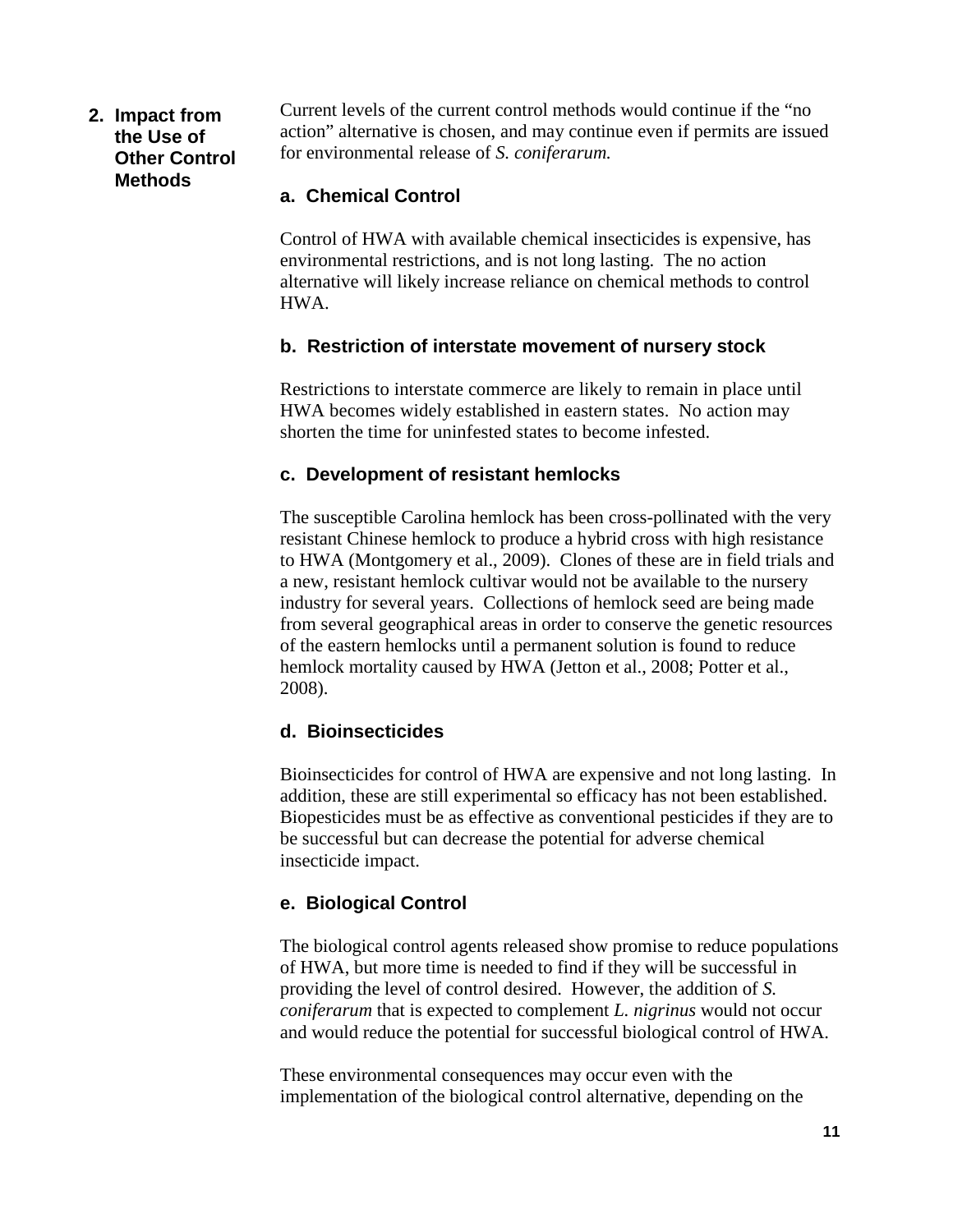efficacy of *S. coniferarum* to reduce HWA infestations in the eastern United States.

### **B. Issue Permits for Environmental Release of** *S. coniferarum*

### **a. Host specificity testing**

### **1. Impact of**  *S. coniferarum*  **on Non-target Insects**

*Scymnus coniferarum* did not feed on any prey offered in the laboratory other than adelgids (Appendix B). Non-preferred prey included woolly alder aphid (*Paraprociphilus tessellates*), linden aphid (*Eucallipterus tiliae*), *Taxus* mealybug (*Dysmicoccus wistariae*), and elongate hemlock scale (*Fiorina externa*) (Montgomery and McDonald, 2010).

Laboratory choice tests did not find any consistent preferences between pine adelgids (European pine adelgid, *Pineus pini* and pine bark adelgid, *Pineus strobi*) and HWA as prey. Although the beetle laid eggs on the pine bark adelgid that feeds on eastern white pine, only 16 percent of the eggs survived to the adult stage (Appendix B).

Laboratory feeding tests indicate that *S. coniferarum* is a voracious predator of HWA. Adult *S. coniferarum*, given 10 eggs, 10 nymphs and 2 adult HWA, consumed an average of 8.9 eggs, 3.4 nymphs, and 1.0 adult in 24-hours. By contrast, an adult consumed an average of only two larch adelgid eggs in 24 hours. Late instar larvae consumed all of the 25 HWA eggs they were provided within 24 hours (Schwartzberg et al., 2009.)

### **b. Field observations**

Field observations in its area of origin indicate that *S. coniferarum* feeds on both pine and hemlock adelgids and does not use other homopterans or arthropods associated with hemlock or other woody plants as alternative food. Even though the adult stage of *S. coniferarum* was collected from western white pine infested with *Pineus pinifolia*, only one larva was collected from this host. It seems that adelgids on white pine are supplemental rather than primary hosts.

## **a. Success in establishment in eastern United States**

**2. Uncertainties Regarding the Environmental Release of** *S. coniferarum.* 

The climate in the Seattle area differs from the release areas of the Southern Appalachian region, primarily in having a more temperate environment and in the seasonal pattern of rainfall. That *L. nigrinus* collected from the Seattle area has been successfully established in several states in the Southern Appalachian region and is a strong indication that climatic differences should not be a barrier to the establishment of *S. coniferarum*. A model that predicts the effects of climate on species,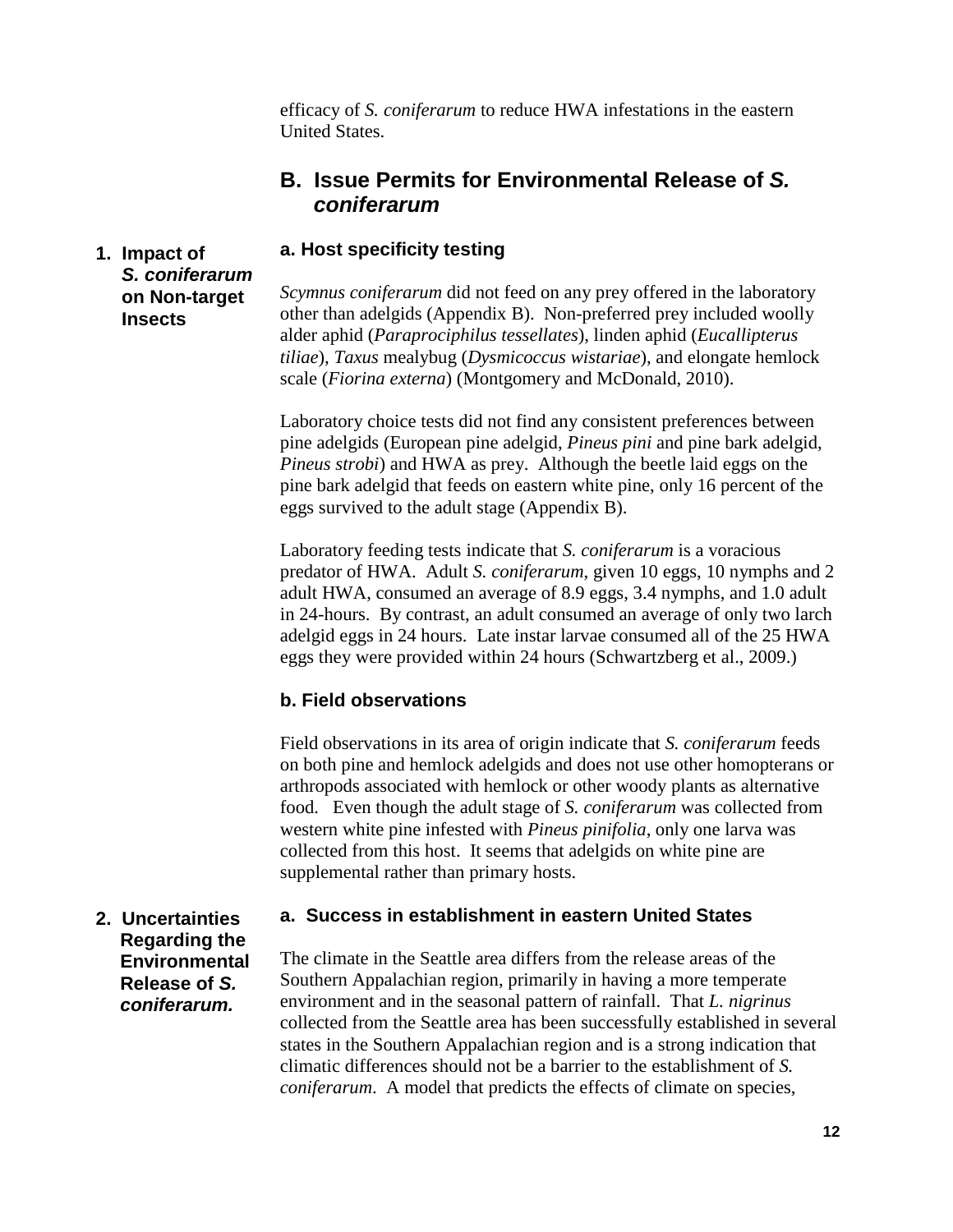CLIMEX, indicates that *S. coniferarum* has a high probability of establishing in much of the eastern United States.

### **b. Extent that native adelgids will be attacked**

Establishment of *S. coniferarum* in the eastern United States would result in possible contact with only one adelgid species, *Pineus floccus*, that is not present in the western United States (Appendix A). This species has at least one generation on spruce (DeBoo and Weidhaas, 1967; Walton, 1980). *S. coniferarum* has not been found on spruce. Other adelgid species may be attacked to a limited extent, because *S. coniferarum* feeds on other adelgid species in the western United States that are also present in the eastern United States. Western conifers from which *S. coniferarum* has been collected include ponderosa and lodgepole pine. These conifers are host to *Pineus coloradensis*, which has been reported as a pest of white pine and red pine in Eastern States (Doane, 1961), but this adelgid has not been reported in many years. In a laboratory test *S. coniferarum* readily ate the eggs of what is presumed to be this species (Appendix B). Although there are many uncertainties concerning the adelgids that *S. coniferarum* may prey upon, the relationships it is expected to have with the adelgids in the eastern United States is expected to be similar to the relationships it has with these same adelgids in the western United States.

### **c. Success in reducing HWA populations**

Only 12 percent of the introductions of biological control agents against pests have led to "complete" control of the target pests (Greathead and Greathead, 1992). Actual impacts on HWA populations by *S. coniferarum*  will not be known until after release occurs and post-release monitoring has been conducted.

### **d. Competition or interference with established adelgid predators**

The previously introduced *L. nigrinus* seems to be the biological control agent that is present in greatest number and most widely distributed (Mausel et al., 2010). Based on the co-existence of *L. nigrinus* and *S. coniferarum* in the western United States and differences in their life history, they are expected to coexist and have additive impact on HWA in the eastern United States. Likewise, *L. osakensis*, which has been approved for environmental release, and *S. coniferarum* should have a complementary effect on HWA, based on their life histories.

The lady beetle from Japan, *Sasajiscymnus tsugae*, has been widely released in the eastern United States, but its numbers remain low. It preys on other adelgids (Jetton et al., 2011) and has been recovered in Japan from marshes and on pines far from hemlock (Sasaji and McClure, 1997;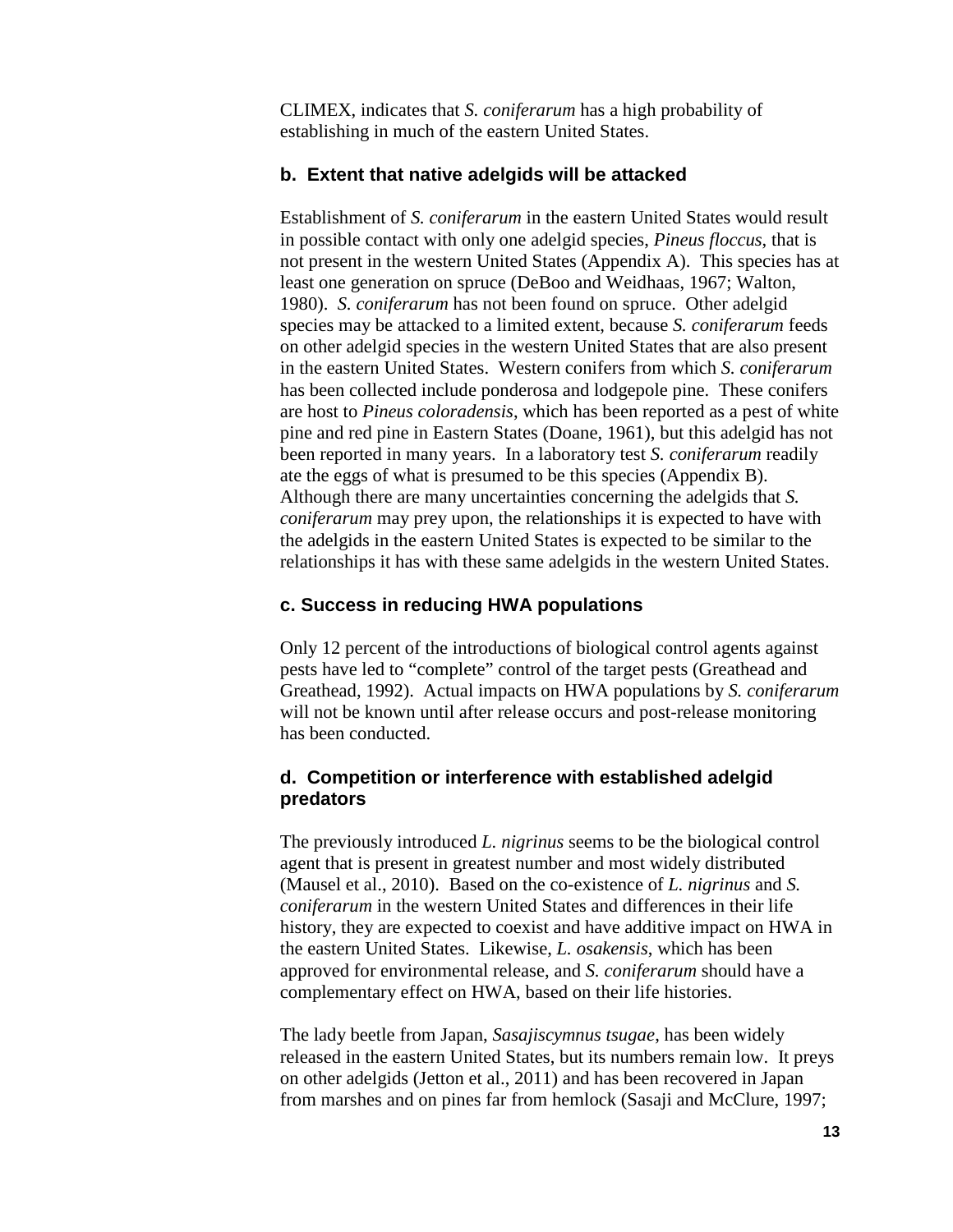Shiyake et al., 2008). This species has a life history similar to *S. coniferarum*; thus, these two lady beetles could compete for resources.

The most direct interaction may be with a lady beetle in the same subgenus that was accidently introduced from Europe, *Scymnus* (*Pullus*) *suturalis*. *Scymnus suturalis* also feeds on both pine and hemlock adelgids, although it is seldom recovered from hemlock.

There have been no adverse interactions reported for adeligid predators. Flowers et al. (2007) studied the interactions between three predators of HWA (*L. nigrinus, S. tsugae,* and *Harmonia axyridis*, a generalist lady beetle predator) and found that they had little impact on each other and recommended multiple-predator releases for HWA.

#### "Cumulative impacts" is defined as the impact on the environment which results from the incremental impact of the action when added to other past, present and reasonably foreseeable future actions regardless of what agencies or person undertakes such other actions" (40 CFR 1508.7).  **Cumulative 3. Cumulative Impacts Impacts**

Many states and counties, as well as federal, state, local, and private property ownerships conduct their own programs to manage HWA along with other invasive forest pests. Chemical, bioinsecticidal, and biological controls, along with resistant hemlock development and restrictions on movement of nursery stock as described previously in this document are used in a wide range of habitats.

Release of *S. coniferarum* is not expected to have any negative cumulative impacts in the continental United States because of its specificity to adelgids. If effective, biological control of HWA would have beneficial effects for forest and ornamental pest management programs, and may result in a long-term, non-damaging method to assist in maintaining native hemlock trees and hemlock stands in good health.

#### Section 7 of the Endangered Species Act (ESA) and ESA's implementing regulations require Federal agencies to ensure that their actions are not likely to jeopardize the continued existence of federally listed threatened and endangered species, or result in the destruction or adverse modification of critical habitat. **4. Endangered Species Act**

APHIS has determined that based on the host specificity of *S. coniferarum*  and because there are no listed species related to HWA or dependent on HWA, there will be no effect on any listed species or designated critical habitat in the continental United States. No federally listed threatened or endangered insects belong to the insect family Adelgidae (USFWS, 2012). No federally listed species are known to depend on or use HWA.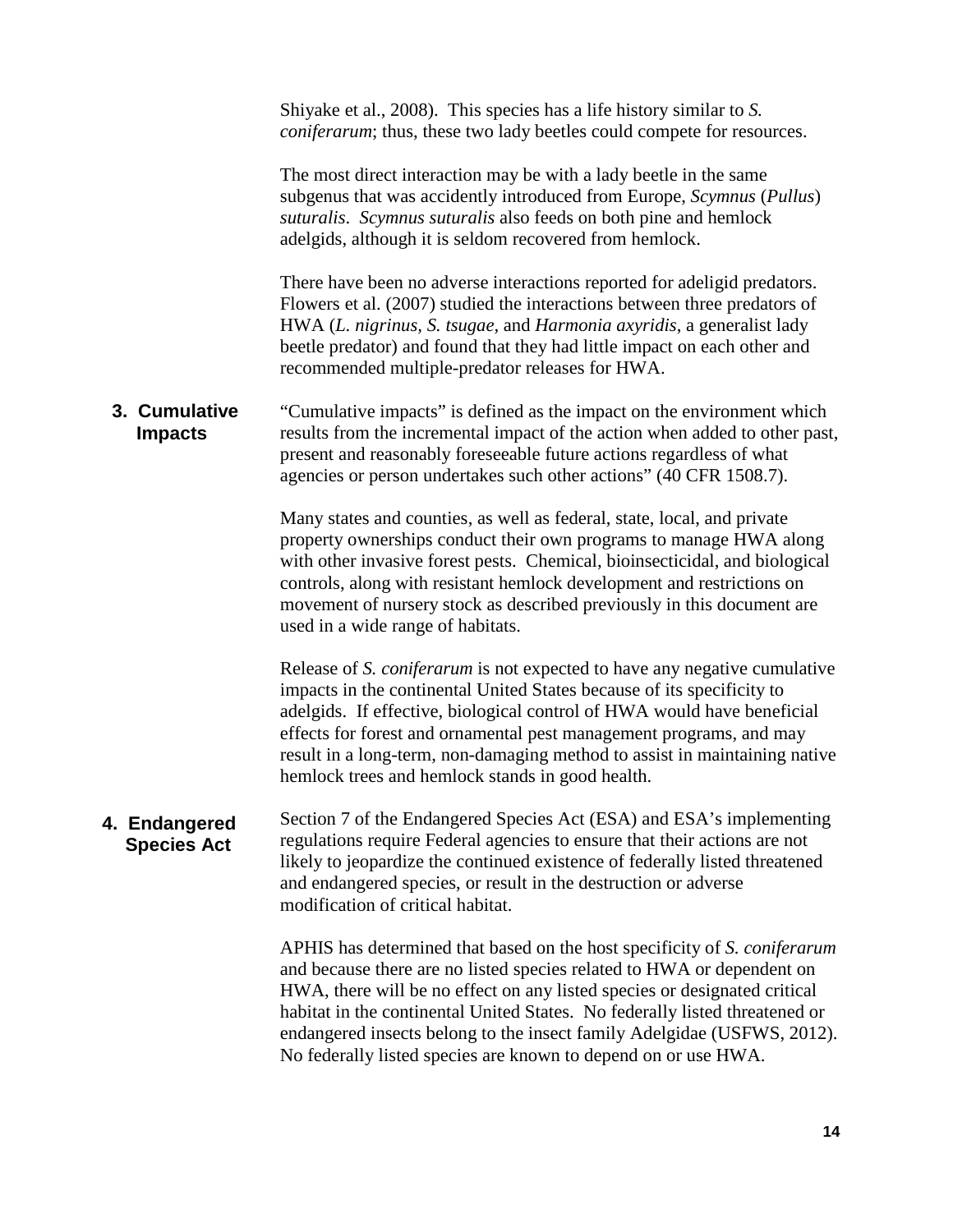## **V. Other Issues**

Consistent with Executive Order (EO) 12898, "Federal Actions to Address Environmental Justice in Minority Populations and Low-income Populations," APHIS considered the potential for disproportionately high and adverse human health or environmental effects on any minority populations and low-income populations. There are no adverse environmental or human health effects from the field release of *S. coniferarum* and it will not have disproportionate adverse effects to any minority or low-income populations.

Consistent with EO 13045, "Protection of Children From Environmental Health Risks and Safety Risks," APHIS considered the potential for disproportionately high and adverse environmental health and safety risks to children. No circumstances that would trigger the need for special environmental reviews are involved in implementing the preferred alternative. Therefore, it is expected that no disproportionate effects on children are anticipated as a consequence of the field release of *S. coniferarum* in the eastern United States.

EO 13175, "Consultation and Coordination with Indian Tribal Governments", was issued to ensure that there would be "meaningful consultation and collaboration with tribal officials in the development of Federal policies that have tribal implications..". Consistent with EO 13175, APHIS sent letters of notification and requests for comment and consultation on the proposed action to tribes in Alabama, Connecticut, Florida, Indiana, Maine, Massachusetts, Michigan, Minnesota, Mississippi, New York, North Carolina, Rhode Island, South Carolina, and Wisconsin. APHIS will continue to consult and collaborate with Indian tribal officials to ensure that they are well-informed and represented in policy and program decisions that may impact their agricultural interests, in accordance with EO 13175.

# **VI. Agencies, Organizations, and Individuals Consulted**

This EA was prepared by personnel from the Forest Service, Virginia Tech, and University of Georgia, and reviewed by APHIS. The addresses of participating APHIS units, cooperators, and consultants (as applicable) follow.

U.S. Department of Agriculture Animal and Plant Health Inspection Service Plant Protection and Quarantine Registrations, Identifications, Permits and Plant Safeguarding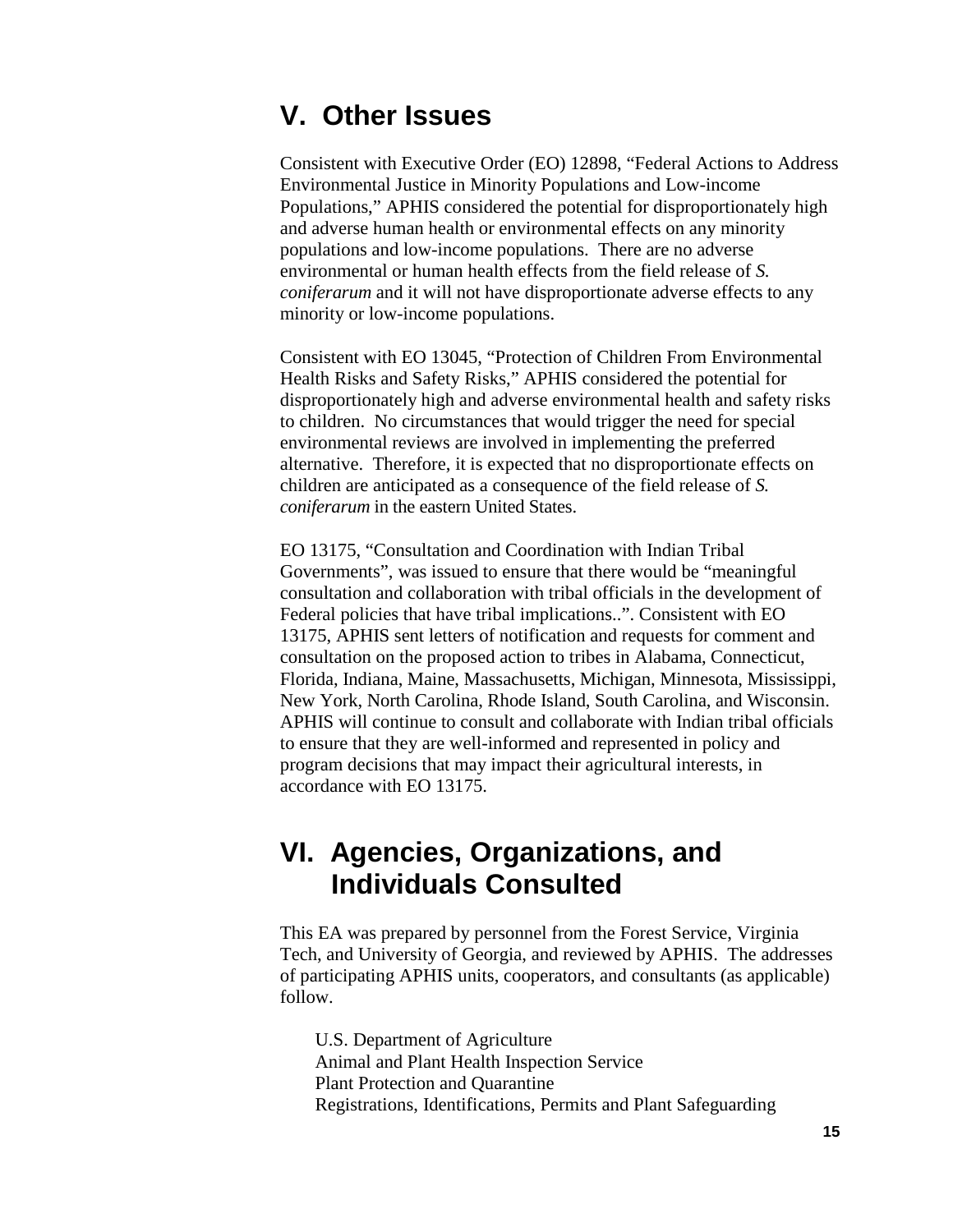4700 River Road, Unit 133 Riverdale, MD 20737

U.S. Department of Agriculture Animal and Plant Health Inspection Service Policy and Program Development Environmental and Risk Analysis Services 4700 River Road, Unit 149 Riverdale, MD 20737

U.S. Department of Agriculture Forest Service, Northeast Area, State and Private Forestry Forest Health Protection Morgantown Field Office 180 Canfield Rd. Morgantown, WV 26505

U.S. Department of Agriculture Forest Service, Northern Research Station Ecology and Management of Invasive Species and Forest Ecosystems 51 Mill Pond Rd. Hamden, CT 06514

Virginia Tech Department of Entomology Blacksburg, VA 24060

University of Georgia, Department of Entomology 413 Biological Sciences Building Athens, GA 30602

Symbiont Biological Pest Management 194 Shull's Hollar Sugar Grove, NC 28679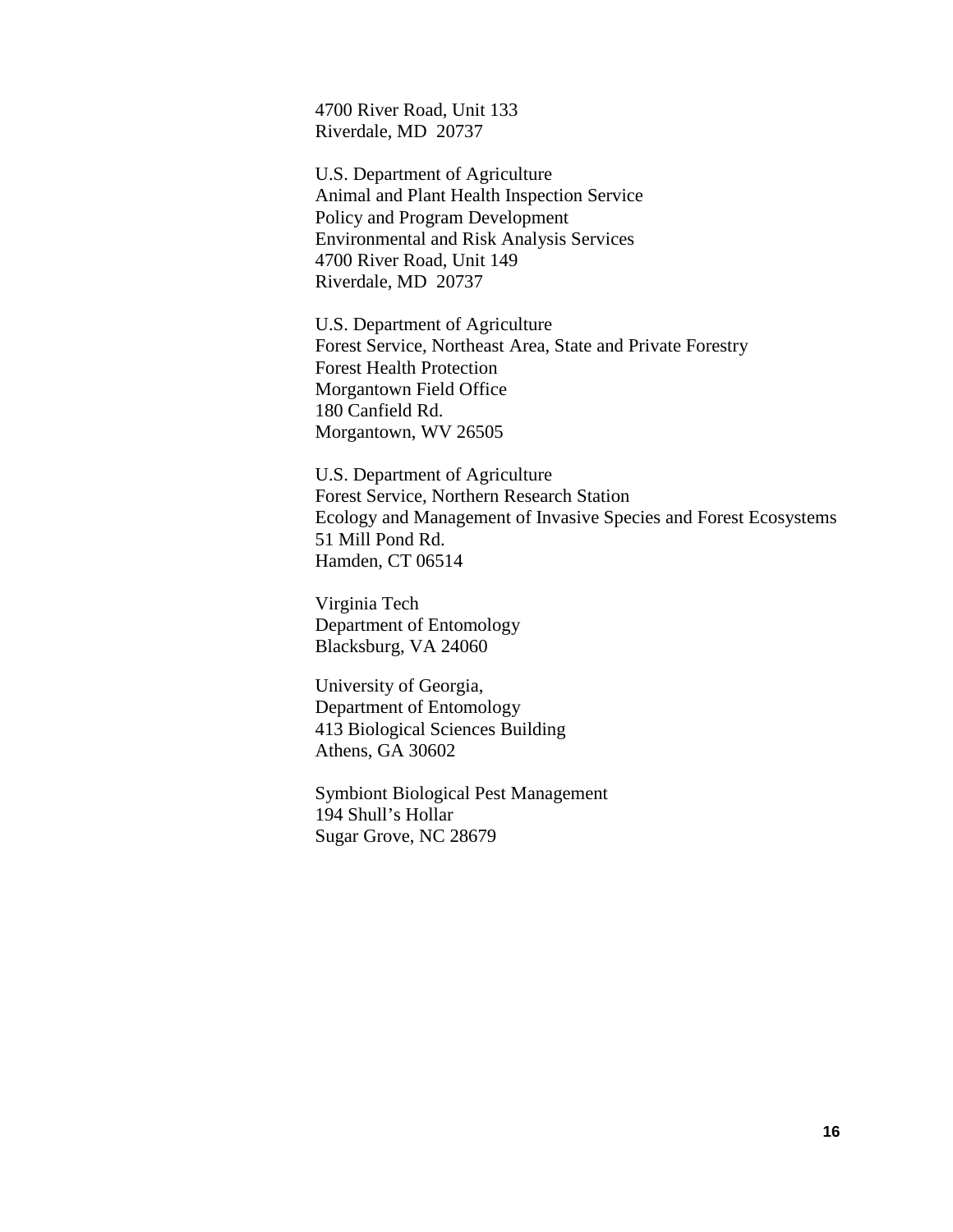## **VII. References**

Annand, P.N. 1928. A contribution toward a monograph of the *Adelginae* (Phylloxeridae) of North America. Stanford University Press. 146 pp.

Aukema, J.E., B. Leung, and K. Kovacs. 2011. Economic impacts of non-native forest insects in the continental United States. PloS ONE: 6: 1−6.

Blackman, R.L. and V.F. Eastop. 1994. Aphids on the world's trees: an identification and information guide. CAB International. Wallingford, Oxon, United Kingdom. 987 pp.

Blair, M.W. 2002. Eastern hemlock (*Tsuga canadensis*) mortality in Shenandoah National Park. Pp. 61-66. *In:* B. Onken, R. Reardon, and J. Lashomb [eds.], Proceedings, Symposium on Hemlock Woolly Adelgid in the Eastern United States, February 5−7, 2002, East Brunswick, NJ. New Brunswick, NJ: Rutgers University.

Boerner, C.V. and K. Heinze. 1957. Aphidina-Aphidoidea. *In* Tierische Schaedlinge an Nutzpflanzen. Homoptera 2. Teil, ed. H. Blunck, pp. 325−55. Berlin: Paul Parey.

Brooks, R.T. 2001. Effects of the removal of overstory hemlock from hemlock dominated forests on eastern redback salamanders. Forest Ecology and Management. 149: 197−204.

Buck, L., P. Lambdin, D. Paulsen, J. Grant, and A. Saxton. 2005. Insect species associated with eastern hemlock in the Great Smoky Mountains National Park and environs. Journal of the Tennessee Academy of Science. 80: 60−69.

Butin, E.E., N.P. Havill, J.S. Elkinton, and M.E. Montgomery. 2004. Feeding preference of three lady beetle predators of the hemlock woolly adelgid (Homoptera: Adelgidae). J. Econ. Entomol. 97: 1635−1641.

Caswell, T., R. Casagrande, B. Maynard, and E. Preisser. 2008. Production and evaluation of eastern hemlocks potentially resistant to the hemlock woolly adelgid. Pp. 124−134. *In:* B. Onken and R. Reardon [eds.], Fourth Symposium on Hemlock Woolly Adelgid in the Eastern United States. USDA Forest Service, Hartford, CT. FHTET-2008-01.

Cheah, C.A.S.-J and M.S. McClure. 2002. P*seudoscymnus tsugae* in Connecticut forests: The first five years. Pp. 150−165. *In:* B. Onken, R. Reardon, and J. Lashomb [eds.], Proceedings, Symposium on Hemlock Woolly Adelgid in the Eastern United States, February 5−7, 2002, East Brunswick, NJ. New Brunswick, NJ: Rutgers University.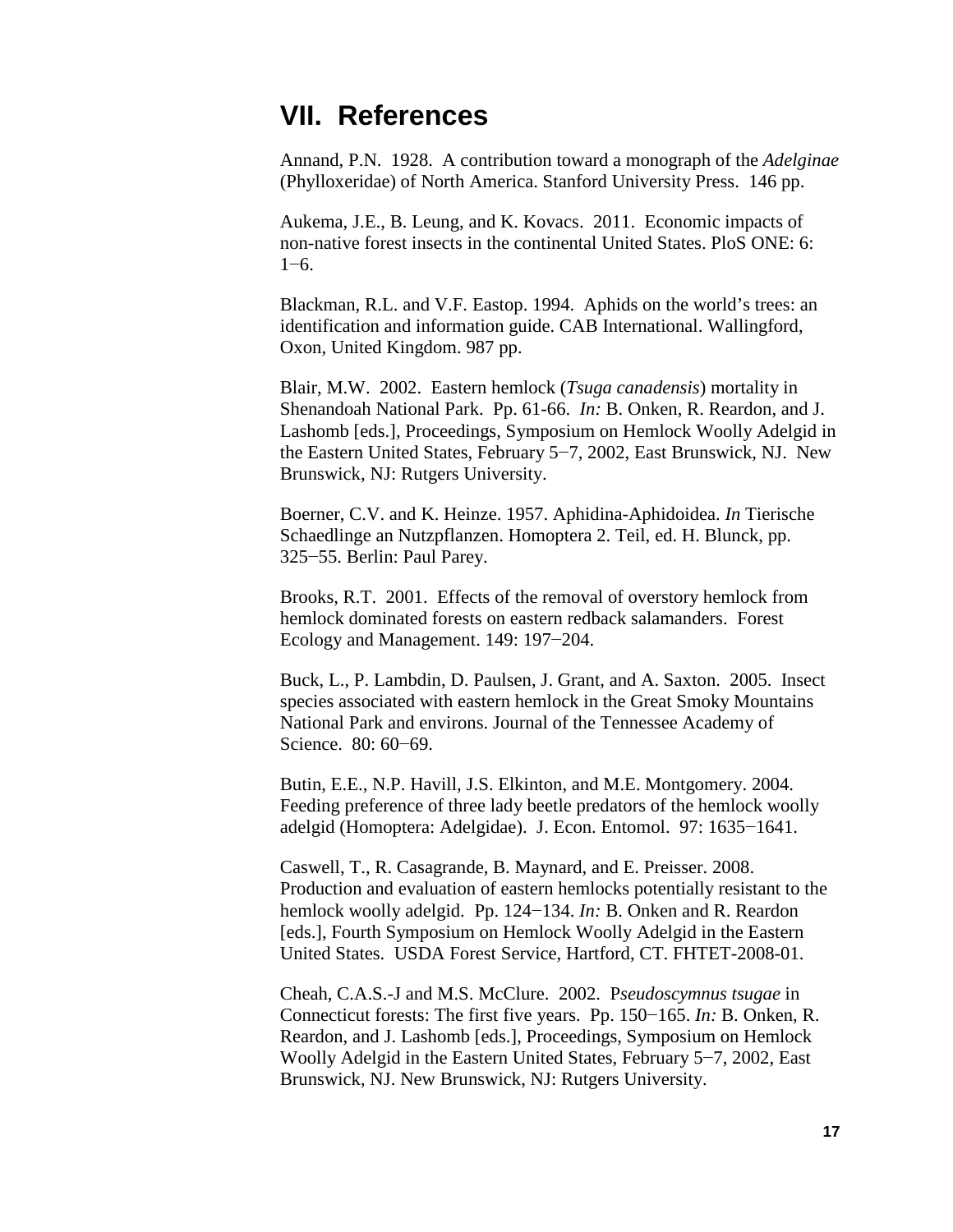Cheah, C.A.S.-J., M.E. Montgomery, S. Salom, B.L. Parker, S. Costa, and M. Skinner. 2004. Biological control of hemlock woolly adelgid. Reardon, R. and B. Onken (Tech. Coordinators). USDA Forest Service, FHTET-2004−04. Morgantown, WV.

Cheah, C.A. S.-J., M.A. Mayer, and D. Palmer. 2005. Assessments of biological control of hemlock woolly adelgid with *Sasajiscymnus tsugae* in Connecticut and New Jersey. Pp. 116−130. *In*: B. Onken and R. Reardon [eds.], Third Symposium on Hemlock Woolly Adelgid in the Eastern United States FHTET-2005-01. USDA Forest Service, Forest Health Technology Enterprise Team, Morgantown, West Virginia, Asheville, North Carolina.

Cobb, R.C., D.A. Orwig, and S. Currie. 2006. Decomposition of green foliage in eastern hemlock forests of southern New England impacted by hemlock woolly adelgid infestations. Canadian Journal of Forest Research. 36: 1331−1341.

Cowles, R.S. 2006. Activity and residues of imidacloprid applied to soil and tree trunks to control hemlock woolly adelgid (Hemiptera: Adelgidae) in forests. Journal of Economic Entomology. 99**:** 1258−1267.

DeBoo, R.F. and J.A. Weidhaas. 1967. Phenological notes on a nonmigrating population of *Pineus floccus* (Homoptera: Chermidae). The Candian Entomologist. 99: 765−766.

Doane, C.C. 1961. Taxonomy and Biology of *Pineus strobi* (Hartig) and *P. coloradensis* (Gillette) (Homoptera: Adelgidae). The Canadian Entomologist. 93: 553−560.

Ellison, A.M., J. Chen, D. Díaz, C. Kammerer-Burnham, and M. Lau. 2005. Changes in ant community structure and composition associated with hemlock decline in New England. Pp. 280−289. *In:* B. Onken and R.C. Reardon [eds.], Third Symposium on Hemlock Woolly Adelgid in the Eastern United States. Asheville, NC February 1−3, 2005. USDA Forest Service. FHTET-2005-01.

Eschtruth, A.K., N.L. Cleavitt, J.J. Battles, R.A. Evans, and T.J. Fahey. 2006. Vegetation dynamics in declining eastern hemlock stands: 9 years of forest response to hemlock woolly adelgid infestation. The Canadian Journal of Forest Research. 36: 1435−1450.

Evans, R.A. 2002. An ecosystem unraveling. pp. 23−33. *In:* B. Onken, R. C. Reardon and J. Lashcomb [eds.], Hemlock Woolly Adelgid in the Eastern United States Symposium. USDA For. Serv. Pub., East Brunswick, NJ.

Evans, R.A., E. Johnson, J. Shreiner, A. Ambler, J. Battles, N. Cleavitt, T.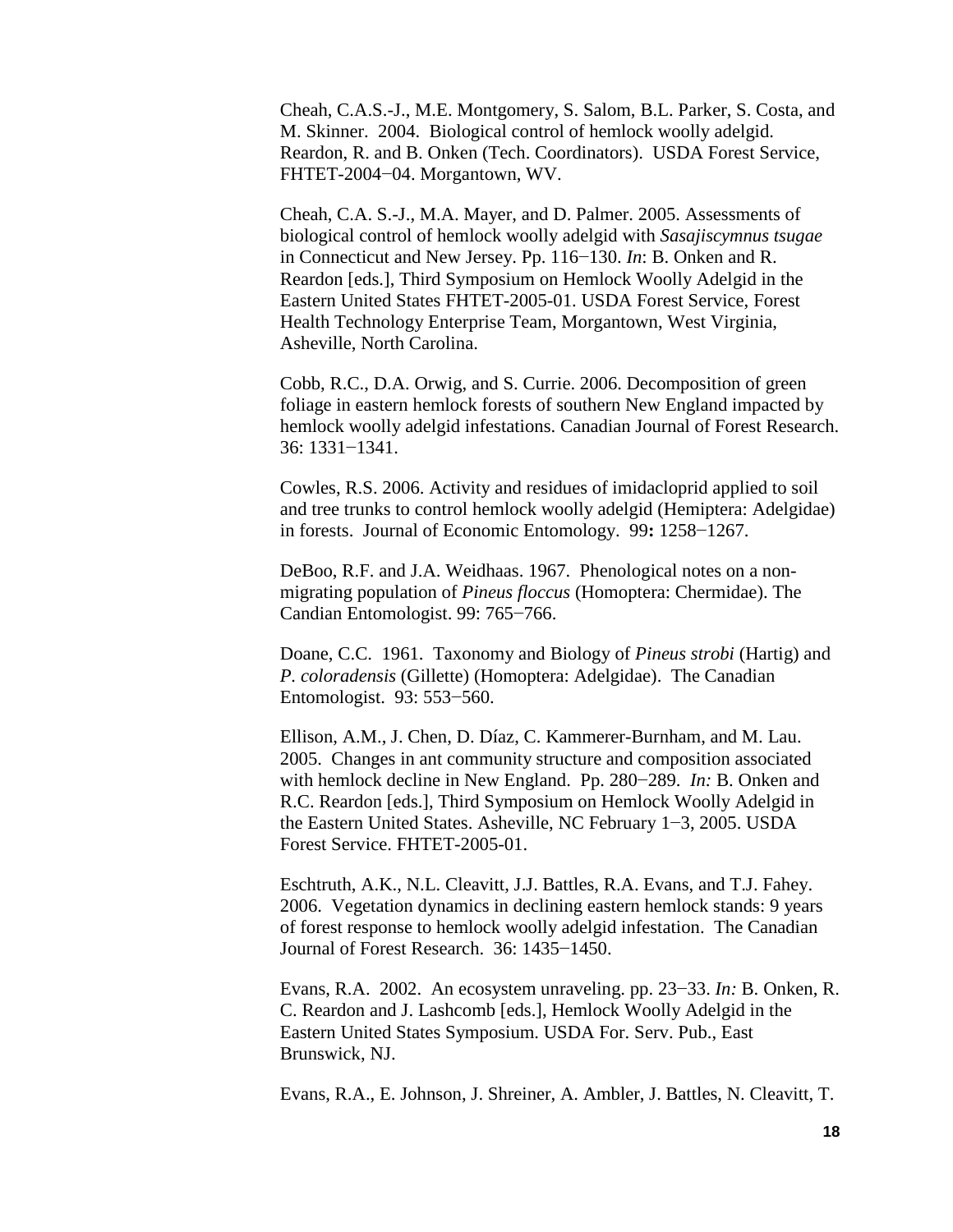F., J. Sciascia, and E. Pehek. 1996. Potential impacts of hemlock woolly adelgid *(Adelges tsugae)* on eastern hemlock (*Tsuga canadensis)*  ecosystems. Pp. 42−57. *In:* S.M. Salom, T.C. Tigner, T.C. and R.C. Reardon [eds.], Proceedings of the First Hemlock Woolly Adelgid Review, Charlottesville, Virginia, Oct. 12, 1995. USDA Forest Service, Morgantown, WV: FHTET 1996-10.

Evans, R. and J. Shreiner. 2008. Research, monitoring, and management of eastern hemlock forests at Delaware Water Gap National Recreation Area. Pp. 70−80. *In:* B. Onken and R. Reardon [eds.], Fourth Symposium on Hemlock Woolly Adelgid in the Eastern United States. Hartford, Connecticut, February 12−14, 2008. USDA Forest Service, FHTET-2008- 01, Morgantown, West Virginia.

Evans, R.A., W.M. Aust, C.A. Dolloff, B.S. Templeton, and J.A. Peterson. 2011. Eastern hemlock decline in riparian areas from Maine to Alabama. North. J. Appl. For. 28: 97−104.

Flowers, R.W., S.M. Salom, L.T. Kok, and D.E. Mullins. 2007. Behavior and daily activity patterns of specialist and generalist predators of the hemlock woolly adelgid, *Adelges tsugae*. J. of Insect Sci. 7: article 44, 20 pp.

Ford, C.R., and J.M. Vose. 2007. *Tsuga canadensis* (L.) Carr. mortality will impact hydrologic processes in southern Appalachian forest ecosystems. Ecological Applications. 17: 1156−1167.

Foster, D.R. and D.A. Orwig. 2006. Preemptive and salvage harvesting of New England forests: When doing nothing is a viable alternative. Conservation Biology. 20: 959−970.

Furniss, R.L. and V.M. Carolin. 1977. Western Forest Insects. USDA For. Ser. Misc. Pub. No. 1339, US Government Printing Office, Washington, D.C. 654 pp.

Gibbs, A. 2002. Regulating hemlock woolly adelgid in noninfested states. Pp. 310−312. *In:* B. Onken, R. Reardon, and J. Lashomb [eds.]. Proceedings: Hemlock Woolly Adelgid in the Eastern United States Symposium. Feb. 5−7, 2002, East Brunswick, NJ, USDA Forest Service/State Univ. of N. J. Rutgers.

Gonzalez, G. 2006. Los Coccinellidae de Chile. [http://www.coccinellidae.cl/paginasWebChile/PaginasOriginal/scymnus\\_c](http://www.coccinellidae.cl/paginasWebChile/PaginasOriginal/scymnus_coniferarum.php) [oniferarum.php.](http://www.coccinellidae.cl/paginasWebChile/PaginasOriginal/scymnus_coniferarum.php) *last accessed* January 18, 2012.

Gordon, R.D. 1976. The Scymnini (Coleoptera: Coccinellidae) of the United States and Canada: Key to genera and revision of *Scymnus*, *Nephus*, and *Diomus*. Bull. Buffalo Soc. Nat. Sci. 28: 1−71.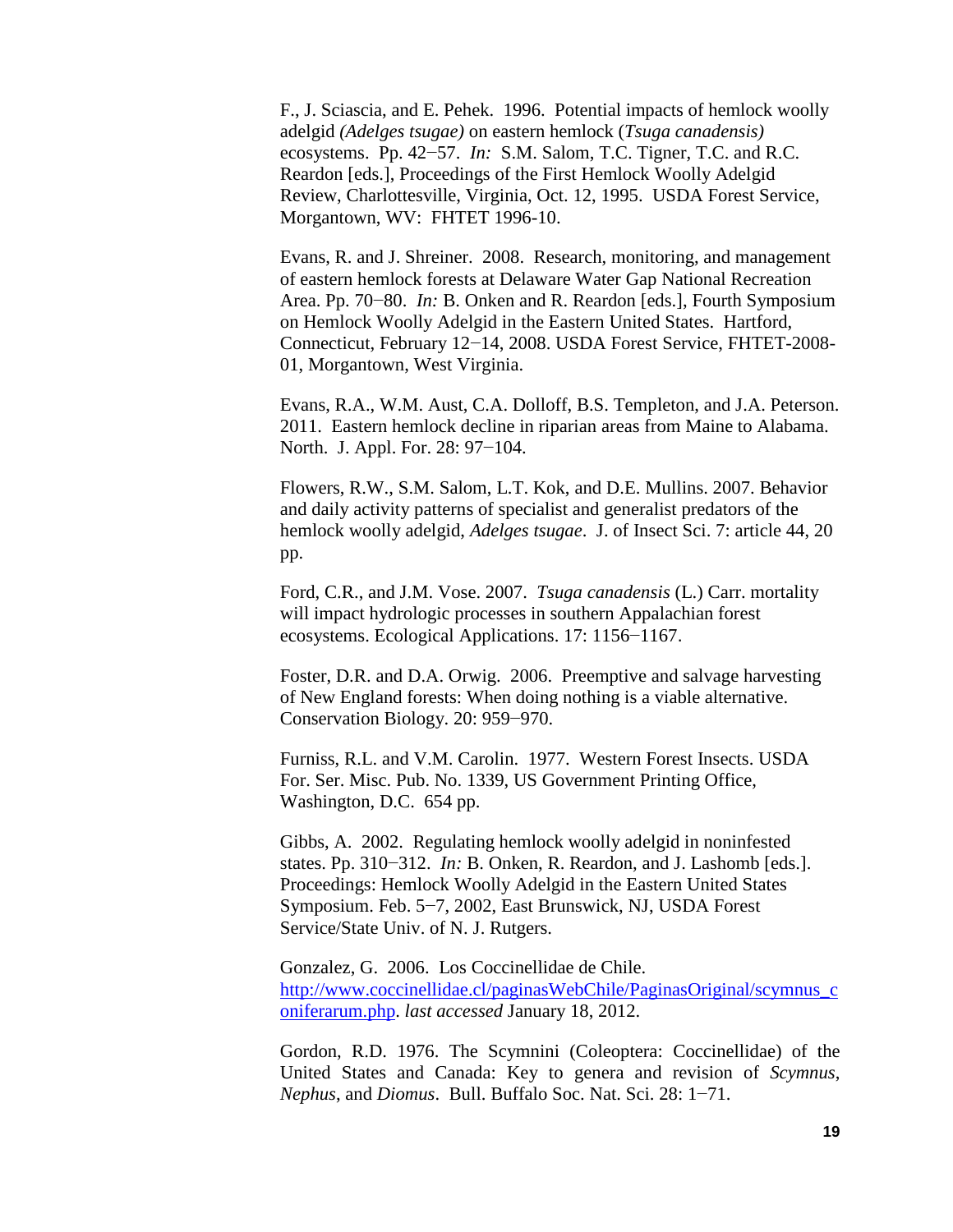Gordon, R.D. 1985. The Coccinellidae (Coleoptera) of America north of Mexico. J. New York Entomol. Soc. 93: 1−912.

Gouli, S., V. Gouli, H.B. Teillon, A. Kassa, M. Skinner, C. Frank, and B. L. Parker. 2008. Controlling Hemlock Woolly Adelgid with New Forms of Mycoinsecticides. Pp.179 – 187. *In:* B. Onken and R. Reardon [eds.], Fourth Symposium on Hemlock Woolly Adelgid in the Eastern United States. USDA Forest Service, Hartford, CT. FHTET-2008-01.

Greathead, D. and A.H. Greathead. 1992. Biological control of insect pests by parasitoids and predators: the BIOCAT database. Biocontrol News and Information. 13: 61N−68N.

Hakeem, A., J.F. Grant, and P.L. Lambdin. 2010. Recovery of *Sasajiscymnus tsugae*, released against hemlock woolly adelgid, *Adelges tsugae,* in the southern Appalachians. Biocontrol Science and Technology. 20: 1069−1074.

Havill, N.P. and R.G. Foottit. 2007. Biology and Evolution of Adelgidae. Annual Review of. Entomology. 52: 325−349.

Havill, N.P., R.G. Foottit, and C.D. von Dohlen. 2007*.* Evolution of host specialization in the Adelgidae (Insecta: Hemiptera) inferred from molecular phylogenetics. Molecular Phylogenetics and Evolution. 44: 357−370.

Holmes, T.P., E.A. Murphy, and D.D. Royle. 2005. The economic impacts of hemlock woolly adelgid on residential landscape values: Sparta, New Jersey case study. Pp. 15−24. *In:* B. Onken and R.C. Reardon [eds.], Third Symposium on Hemlock Woolly Adelgid in the Eastern United States. Asheville, NC, February 1−3, 2005. USDA Forest Service. FHTET-2005-01.

Ingwell, L.L., and E.L. Preisser. 2011. Using citizen science programs to identify host resistance in pest-invaded forests. Conservation Biology. 25: 182−188.

Jenkins, J.C., J.D. Aber, and C.D. Canham. 1999. Hemlock woolly adelgid impacts on community structure and N cycling rates in eastern hemlock forests. Canadian Journal of Forest Research. 29: 630−645.

Jetton, R.M., W.S. Dvorak, and W.A. Whitter. 2008. Ecological and genetic factors that define the natural distribution of Carolina hemlock in the southeastern United States and their role in *ex situ* conservation. Forest Ecology and Management. 255: 3212−3221.

Jetton, R.M., J.F. Monahan, and F.P. Hain. 2011. Laboratory studies of feeding and oviposition preference, developmental performance, and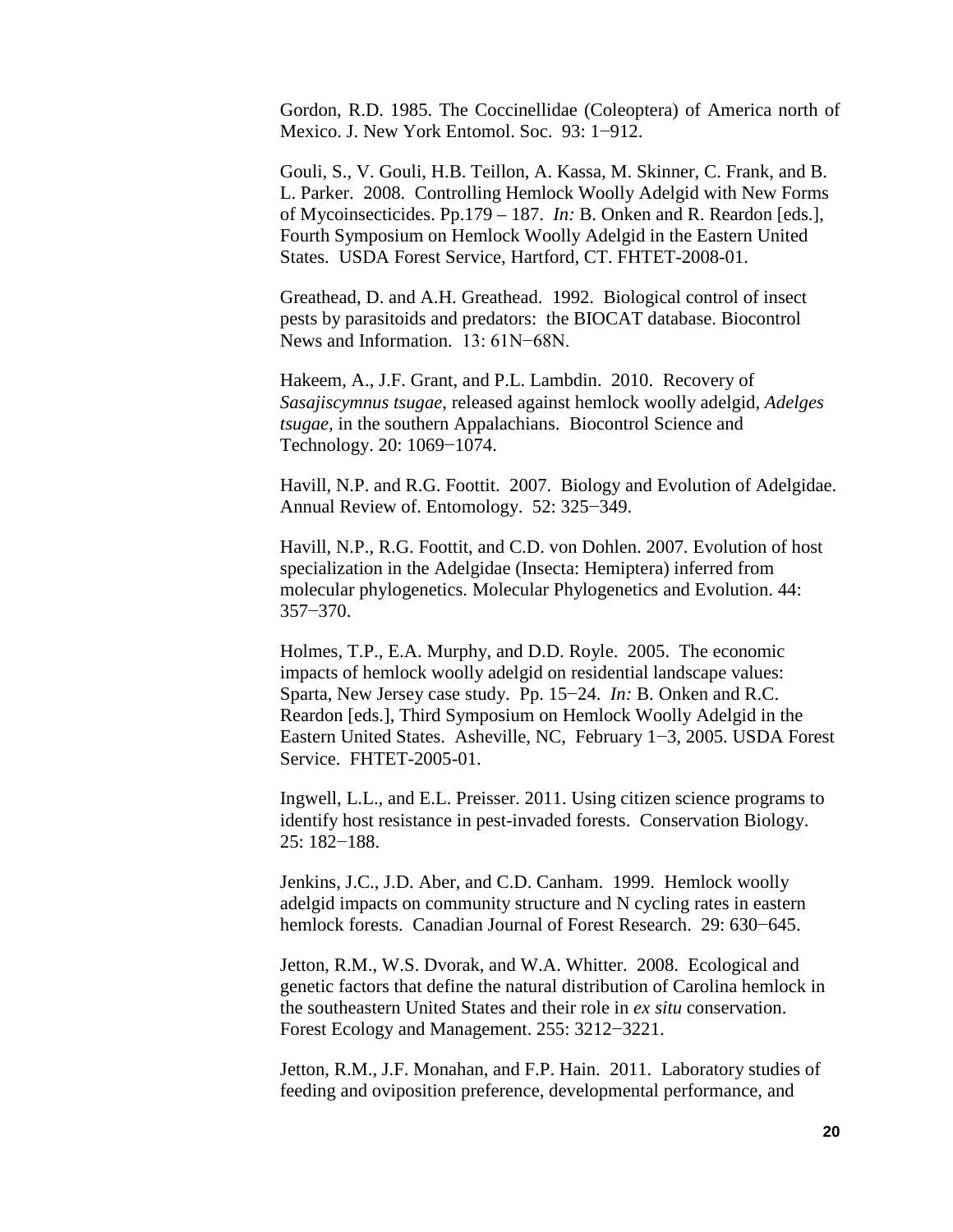survival of the predatory beetle, *Sasajiscymnus tsugae* on diets of the woolly adelgids, *Adelges tsugae* and *Adelges piceae*. Journal of Insect Science. 11: article 68.

Johnson, K., T. Remaley, and G. Taylor. 2008. Managing Hemlock Woolly Adelgid at Great Smoky Mountains National Park: Situation and Response. Pp. 62−69. *In:* B. Onken and R. Reardon [eds.], Fourth Symposium on Hemlock Woolly Adelgid in the Eastern United States. USDA Forest Service, Hartford, CT. FHTET-2008-01.

Kizlinski, M.L., D.A. Orwig, R.C. Cobb, and D.R. Foster. 2002. Direct and indirect ecosystem consequences of an invasive pest on forests dominated by eastern hemlock. Journal of Biogeography. 29: 1489−1503.

Kohler, G.R., V.L. Stiefel, Wallin, K.F., and D.W. Ross. 2008. Predators associated with the hemlock woolly adelgid (Hemiptera: Adelgidae) in the Pacific Northwest. Environmental. Entomology. 37: 494−504.

Krapfl, K. J. 2011. Early impacts of hemlock woolly adelgid in *Tsuga canadensis* forest communities of the southern Appalachian Mountains. Journal Torrey Botanical Society. 138: 93−106.

Lishawa, S.C., D.R. Bergdahl, and S.D. Costa. 2007. Winter conditions in eastern hemlock and mixed-hardwood deer wintering areas of Vermont. Canadian Journal of Forest Research. 37: 697−703.

Malkin, B. 1945. A supplement to the New York State list of Coleoptera, No. 6, additions and corrections. Journal of the New York Entomological Society. 53: 91−116.

Mausel, D.L., S.M. Salom, L.T. Kok, and G.A. Davis. 2010. Establishment of the hemlock woolly adelgid predator, *Laricobius nigrinus* (Coleoptera: Derodontidae), in the eastern United States. Environmental Entomology. 39: 440−448.

Mausel, D L., R.G. Van Driesche, and J.S. Elkinton. 2011. Comparative cold tolerance and climate matching of coastal and inland *Laricobius nigrinus* (Coleoptera: Derodontidae), a biological control agent of hemlock woolly adelgid. Biological Control. 58: 96−102.

McClure, M.S. 1987. Biology and control of hemlock woolly adelgid. Bulletin 851. Connecticut Agricultural Experiment Station. New Haven.

McClure, M.S. 1989. Evidence of a polymorphic life cycle in the hemlock woolly adelgid, *Adelges tsugae* (Homoptera: Adelgidae). Annals of the Entomological Society of America. 82: 50−54.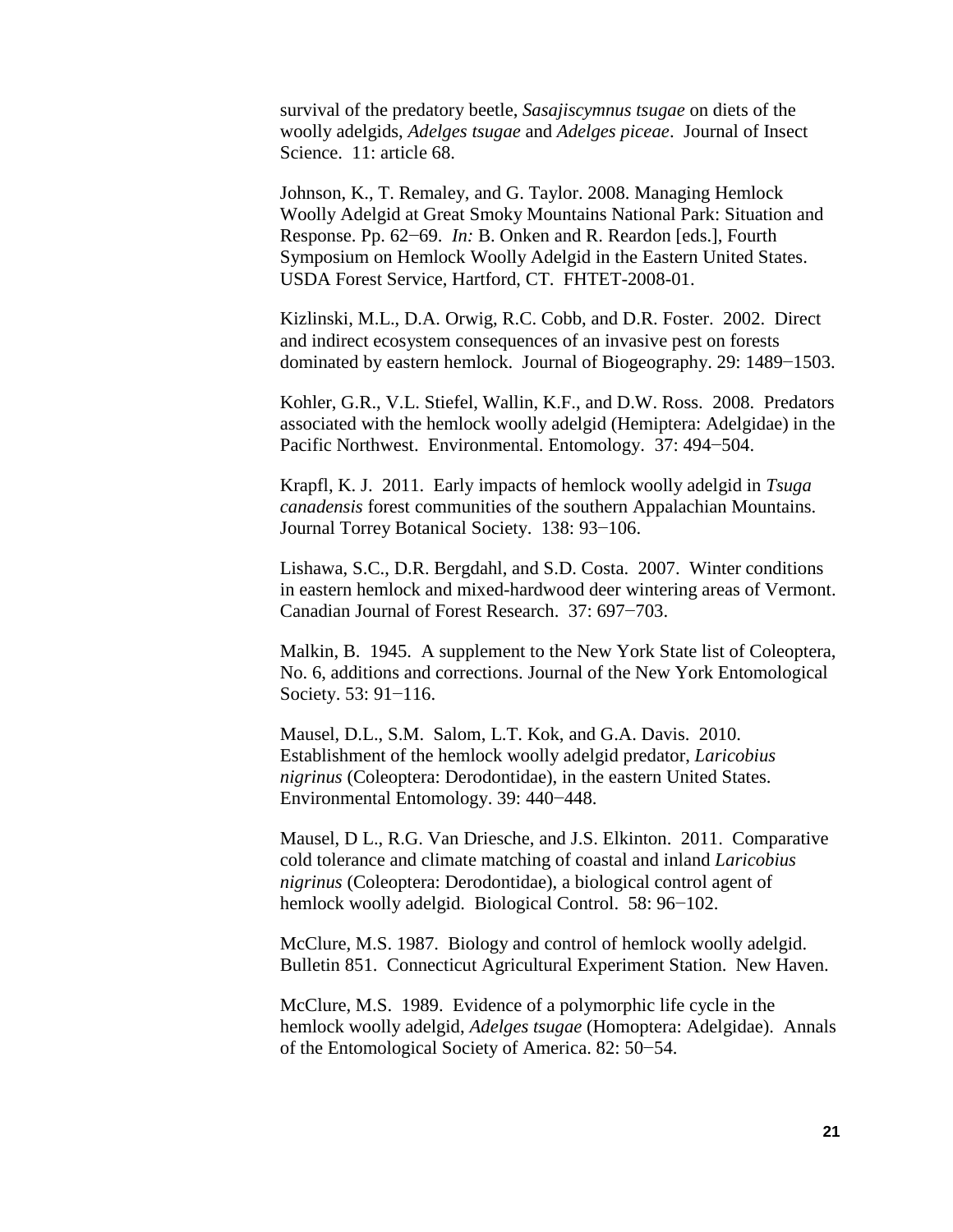McClure, M.S. 2001. Managing Hemlock Woolly Adelgid in Ornamental Landscapes. PHC Pest Alerts. Bulletin 925.

McDonald, R.D. 2010. Key cues and factors for improving HWA predator recovery efforts. *In*: B. Onken and R. Reardon [eds.], Fifth Symposium on Hemlock Woolly Adelgid in the Eastern United States. USDA Forest Service, Asheville, NC. FHTET-2010-07.

Montgomery, M.E. and S.M. Lyon. 1996. Natural enemies of adelgids in North America: their prospect for biological control of *Adelges tsugae*  (Homoptera: Adelgidae). *In:* S.M. Salom, T.C. Tigner, and R.C. Reardon, [eds.], Proceedings of the First Hemlock Woolly Adelgid Review, Charlottesville, Virginia, Oct. 12, 1995. USDA Forest Service, Morgantown, WV: FHTET 1996-10.

Montgomery, M.E. and R.D. McDonald. 2010. Host preferences of *Scymnus (pullus) coniferarum*: an adelgid predator. Pp 173−176. *In:* B. Onken and R. Reardon [eds.], Fifth Symposium on Hemlock Woolly Adelgid in the Eastern United States, Asheville, NC USDA Forest Service. FHTET-2008-01.

Montgomery, M.E., S.M. Lyon, W. Lu, Y. Defu, and H. Wang. 1997. Developing biological control technology: evaluation of the feeding range of predaceous beetles. Pp. 28−34. *In:* Resource Technology 1997: Beijing International Symposium Proceedings. China Forestry Publishing House, Beijing.

Montgomery, M.E., R. McDonald, and L. Schwartzberg. 2009. *Scymnus (Pullus) coniferarum* (Coleoptera: Coccinellidae): an adelgid predator native to the western United States. p. 89. *In*: K.A. McManus, and K.W. Gottschalk, [eds], Proceedings of the 20th U.S. Department of Agriculture interagency research forum on invasive species 2009; Annapolis, MD. Gen. Tech. Rep. NRS-P-51. Newtown Square, PA: USDA, Forest Service, Northern Research Station.

Nuckolls, A.E., N. Wurzburger, C.R. Ford, R.L. Hendrick, J.M. Vose, and B.D. Kloeppel. 2009. Hemlock declines rapidly with hemlock woolly adelgid infestation: Impacts on the carbon cycle of southern Appalachian forests. Ecosystems. 12: 179−190.

Orwig, D.A., D.R. Foster, and D.L. Mausel. 2002. Landscape patterns of hemlock decline in New England due to the introduced hemlock woolly adelgid. Journal of Biogeography. 29: 1475−1487.

Potter, K.M., W.S. Dvorak, B.S. Crane, V.D. Hipkins, R.M. Jetton, W.A. Whitter, and J. Rhea. 2008. Allozyme variation and recent evolutionary history of eastern hemlock (*Tsuga canadensis*) in the southeastern United States. New Forests. 35: 131−145.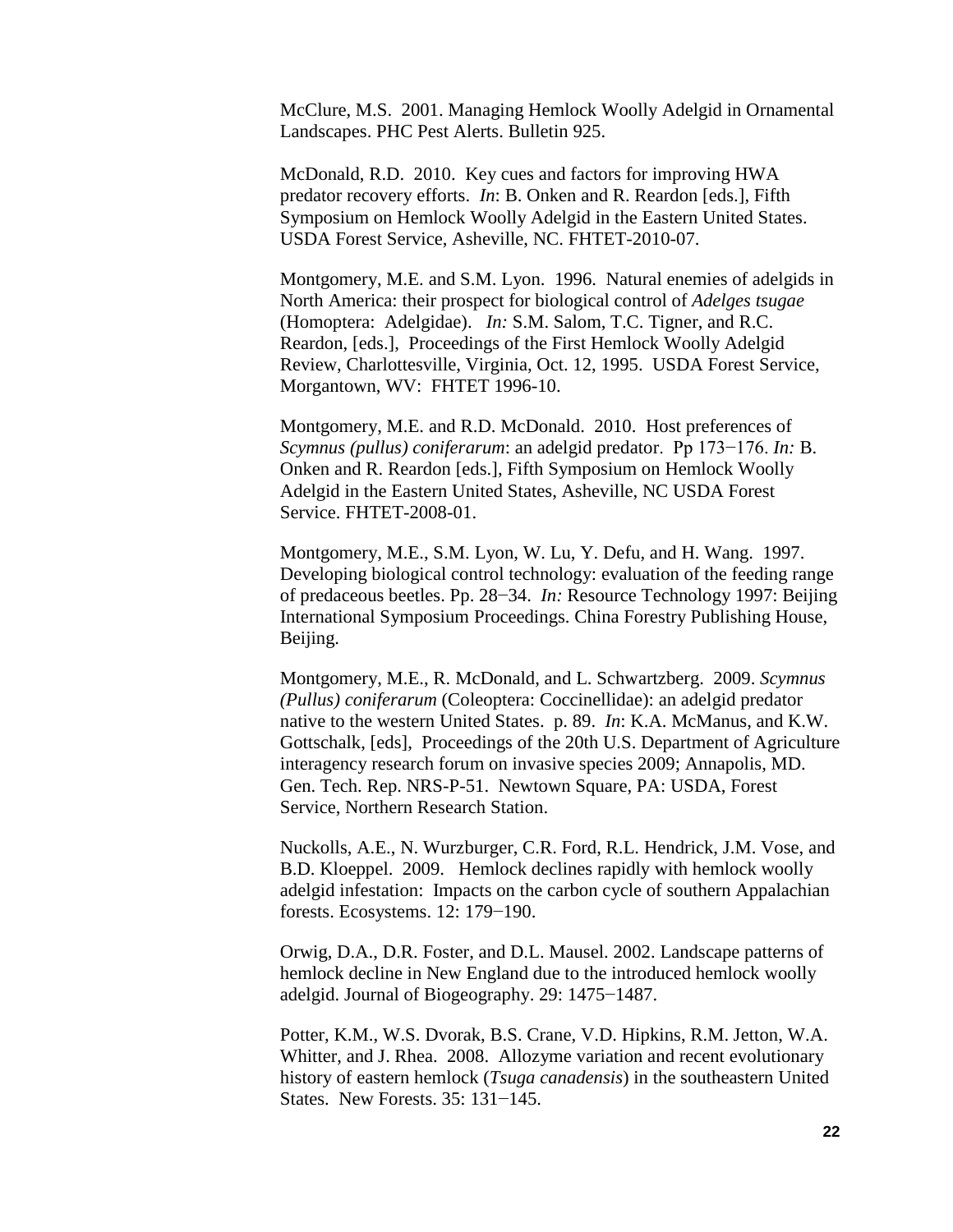Quimby, J.W. 1996. Value and importance of hemlock ecosystems in the eastern United States. Pp. 1-8. *In:* S.M. Salom, T.C. Tigner, and R.C. Reardon [eds.], Proceedings of the First Hemlock Woolly Adelgid Review, Charlottesville, Virginia, Oct. 12, 1995. USDA Forest Service, Morgantown, WV: FHTET 1996-10.

Roberts, A., A. Lamb, B. Onken, and S.M. Salom. 2010. The HWA Predator Release, and Recovery Database. Pp. 43−52. *In:* B. Onken and R. Reardon [eds.], Fifth Symposium on Hemlock Woolly Adelgid in the Eastern United States, Asheville, NC USDA Forest Service. FHTET-2008-01.

Ross, R.M., R.M. Bennett, C.D. Snyder, J.A. Young, D.R. Smith, and D.P. Lemarie. 2003. Influence of eastern hemlock (*Tsuga canadensis* L.) on fish community structure and function in headwater streams of the Delaware River Basin. Ecology of Freshwater Fish. 12: 60−65.

Ross, R.M., L.A. Redell, R.M. Bennett, and J.A. Young. 2004. Mesohabitat use of threatened hemlock forests by breeding birds of the Delaware River Basin in northeastern United States. Natural Areas Journal. 24: 307−315.

Sasaji, H., and M.S. McClure. 1997. Description and distribution of *Pseudoscymnus tsugae* sp. nov. (Coleoptera: Coccinellidae), an important predator of hemlock woolly adelgid in Japan. Ann. Entomol. Soc. Am. 90: 563−568.

Schwartzberg, L., M.E. Montgomery, and R.C. McDonald. 2009. Preliminary study of the biology of *Scymnus* (*Pullus*) *coniferarum* Crotch 1874 (Coleoptera: Coccinellidae), an adelgid predator native to the western United States and a potential biocontrol for *Adelges tsugae*. Odum Conference 2009 – Understanding and managing biological invasions as dynamic processes: integrating information across space and time: proceedings of the meeting; 2009 April 30−May 1, 2009, Rensselaerville, NY: 2. Abstract. New York Invasive Species Institute, Ithaca, NY. <http://nyisri.org/OdumposterA.aspx>*last accessed* January 24, 2012.

Shiyake, S., Y. Miyatake, M.E. Montgomery, and A. Lamb. 2008. Hemlock woolly adelgid phenology and predacious beetle community on Japanese hemlocks. Pp. 261−266. *In:* B. Onken, and R. Reardon [eds.]. Fourth Symposium on Hemlock Woolly Adelgid in the Eastern United States, FHTET-2010-07, USDA Forest Service, Forest Health Enterprise Team, Hartford, Connecticut.

Snyder, C.D., J.A. Young, D.P. Lemarie, and D.R. Smith. 2002. Influence of eastern hemlock (*Tsuga canadensis*) forests on aquatic invertebrate assemblages in headwater streams. Canadian Journal of Fisheries and Aquatic Sciences. 59: 262−275.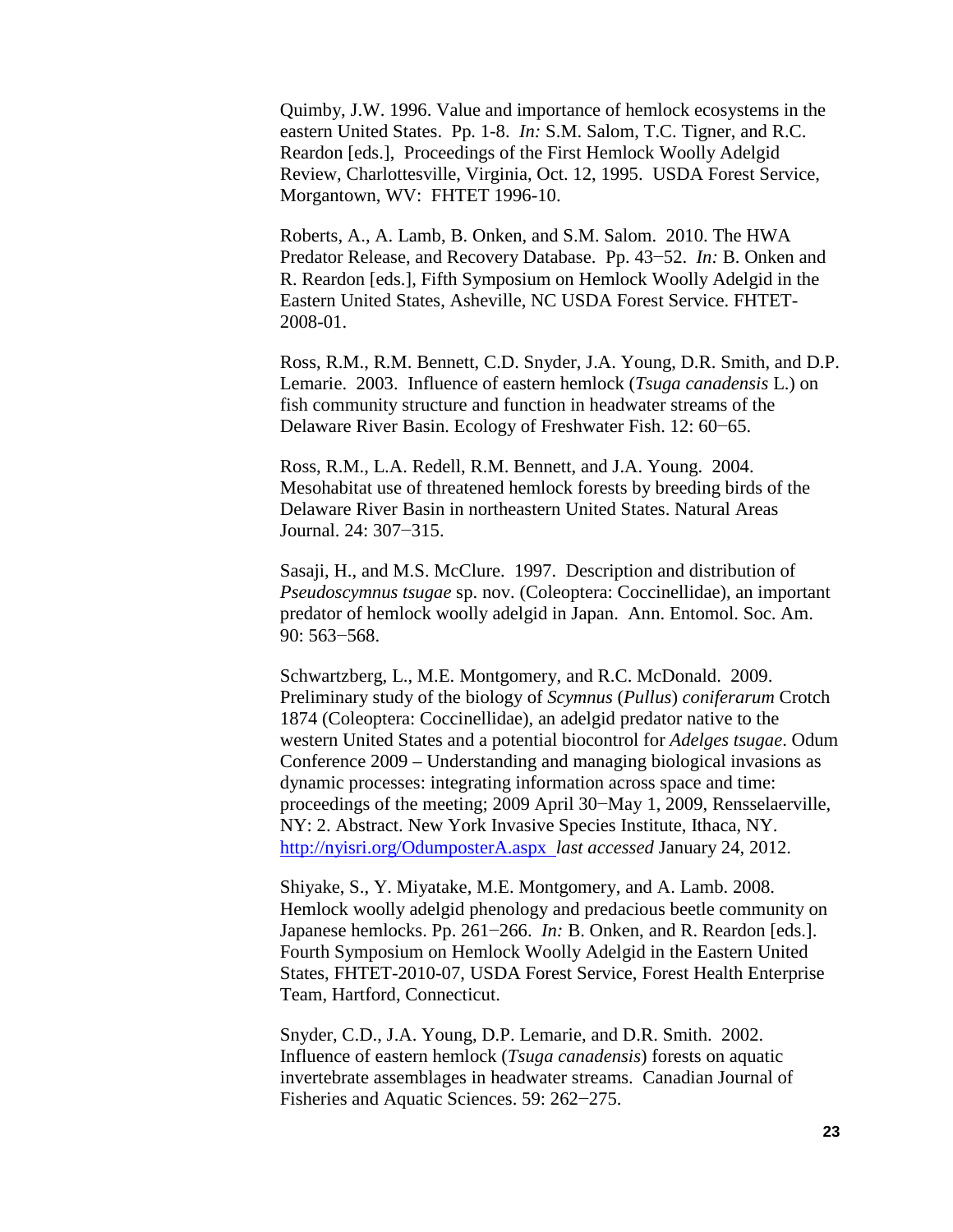Stadler, B., T. Muller, D. Orwig, and R. Cobb. 2005. Hemlock woolly adelgid in New England forests: canopy impacts transforming ecosystem processes and landscapes. Ecosystems. 8: 233−247.

Stadler, B., T. Muller, and D. Orwig. 2006. The ecology of energy and nutrient fluxes in hemlock forests invaded by hemlock woolly adelgid. Ecology. 87: 1792−1804.

Stoetzel, M.B. 2002. History of the introduction of *Adelges tsugae* based on voucher specimens in the Smithsonian Institute National Collection of Insects. p. 12. *In:* Onken, B., R. Reardon, and J. Lashomb [eds.], Proceedings, Symposium on Hemlock Woolly Adelgid in the Eastern United States, February 5−7, 2002, East Brunswick, NJ. New Brunswick, NJ: Rutgers University.

Swartly, J.C. 1984. The Cultivated Hemlocks. Timber Press, Portland, Oregon. 186p.

Tingley, M.W., D.A. Orwig, and R. Field. 2002. Avian response to removal of a forest dominant: consequences of hemlock woolly adelgid infestations. Journal of Biogeography. 29: 1505−1516.

Trotter, R.T. and K.S. Shields. 2009. Variation in winter survival of the invasive hemlock woolly adelgid (Hemiptera: Adelgidae) across the Eastern United States. Environmental Entomology. 38:577−587.

United States Department of Agriculture, Animal and Plant Health Inspection Service. 2010. Decision and Finding of No Significant Impact for Field Release of *Laricobius osakensis.*  [http://www.aphis.usda.gov/plant\\_health/ea/downloads/Laricobius](http://www.aphis.usda.gov/plant_health/ea/downloads/Laricobius-osakensis-FONSI-June2010.pdf)[osakensis-FONSI-June2010.pdf](http://www.aphis.usda.gov/plant_health/ea/downloads/Laricobius-osakensis-FONSI-June2010.pdf) *last accessed* January 18, 2012.

United States Department of Agriculture, Forest Service. 2011. Counties with established HWA populations 2010. <http://na.fs.fed.us/fhp/hwa/maps/2010.pdf> . *last accessed* January 18, 2012.

USDA, APHIS—see United States Department of Agriculture, Animal and Plant Health Inspection Service.

USDA, FS—see United States Department of Agriculture, Forest Service.

U.S. Fish and Wildlife Service. 2012. Species Reports. Environmental Conservation Online System. [http://ecos.fws.gov/tess\\_public/](http://ecos.fws.gov/tess_public/) *last accessed* January 19, 2012.

USFWS—see U.S. Fish and Wildlife Service.

Wallace, M.S. and F.P. Hain. 2000. Field surveys and evaluation of native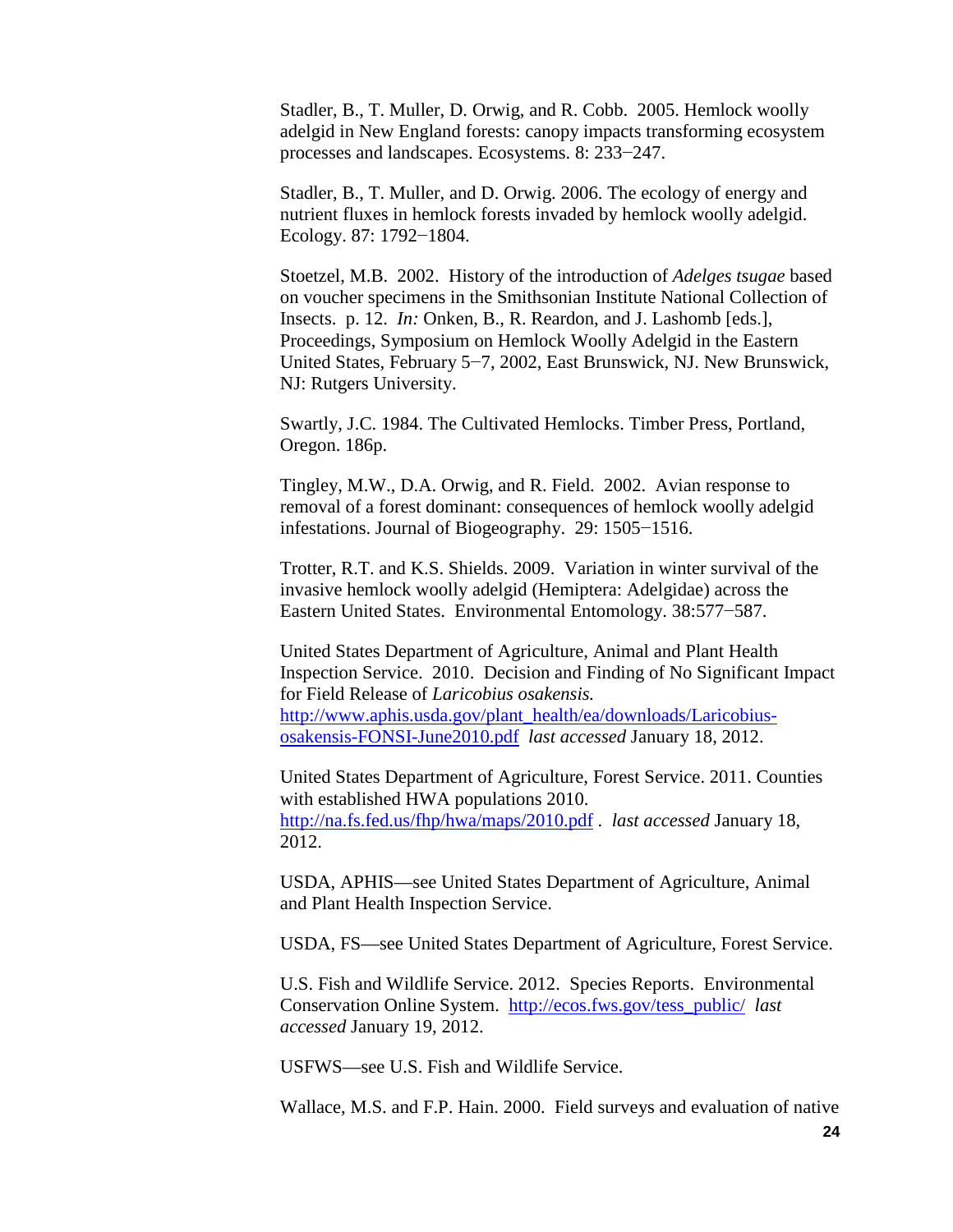and established predators of the hemlock woolly adelgid (Homoptera: Adelgidae) in the southeastern United States. Environmental Entomology. 29: 638−644.

Walton, L. 1980. Gall formation and life history of *Pineus floccus* (Patch) (Homoptera: Adelgidae) in Virginia. Virginia J. of Sci. 31: 55−60.

Ward, J.S., M.E. Montgomery, C.A.S.-J. Cheah, B.P. Onken, and R.S. Cowles. 2004. Eastern hemlock forests: guidelines to minimize the impacts of hemlock woolly adelgid. USDA Forest Service Northeast Area, Morgantown WV MAY 2004. NA-TP-03-04.

Webb, R.E., J.R. Frank, and M.J. Raupp. 2003. Eastern hemlock recovery from hemlock woolly adelgid following imidacloprid therapy. Journal of Arboriculture. 29: 298−302.

Webster, J. 2010. Management of hemlock woolly adelgid in Great Smoky Mountains National Park. Pp. 57−60. *In:* B. Onken and R. Reardon [eds.], Fifth Symposium on Hemlock Woolly Adelgid in the Eastern United States. USDA Forest Service, Asheville, NC. FHTET-2010-07.

Whitehead, V.B. 1967. The validity of the higher taxonomic categories of the tribe Scymnini (Coleoptera: Coccinellidae), Ph.D. Thesis. University of California, Berkley. 215 p.

Yamasaki, M., R.M. DeGraaf, and J.W. Lanier. 2000. Wildlife habitat associations in eastern hemlock – birds, small mammals, and forest carnivores. Pp. 135−141. *In:* K. A. McManus, K. S. Shields and D. R. Souto [eds.], Proceedings: Symposium on Sustainable Management of Hemlock Ecosystems in Eastern North America. June 22−24, 1999 Durham, NH. USDA Forest Service General Technical Report NE-267 (February 2000).

Yorks, T.E., D.J. Leopold, and D.J. Raynal. 2003. Effects of *Tsuga canadensis* mortality on soil water chemistry and understory vegetation: possible consequences of an invasive insect herbivore. Canadian Journal of Forest Research. 33: 1525−1537.

Yu, G. and M.E. Montgomery. 2008. An overview of lady beetles in relation to their potential as Biological controls for hemlock woolly adelgid. Pp. 19–28. *In:* B. Onken and R. Reardon [eds.], Fourth Symposium on Hemlock Woolly Adelgid in the Eastern United States. USDA Forest Service, Hartford, CT. FHTET-2008-01.

Zilahi-Balogh, G.M.G. 2001. Biology of *Laricobius nigrinus* Fender (Coleoptera: Derodontidae) and its potential as a biological control agent of the hemlock woolly adelgid, *Adelges tsugae* Annand (Homoptera: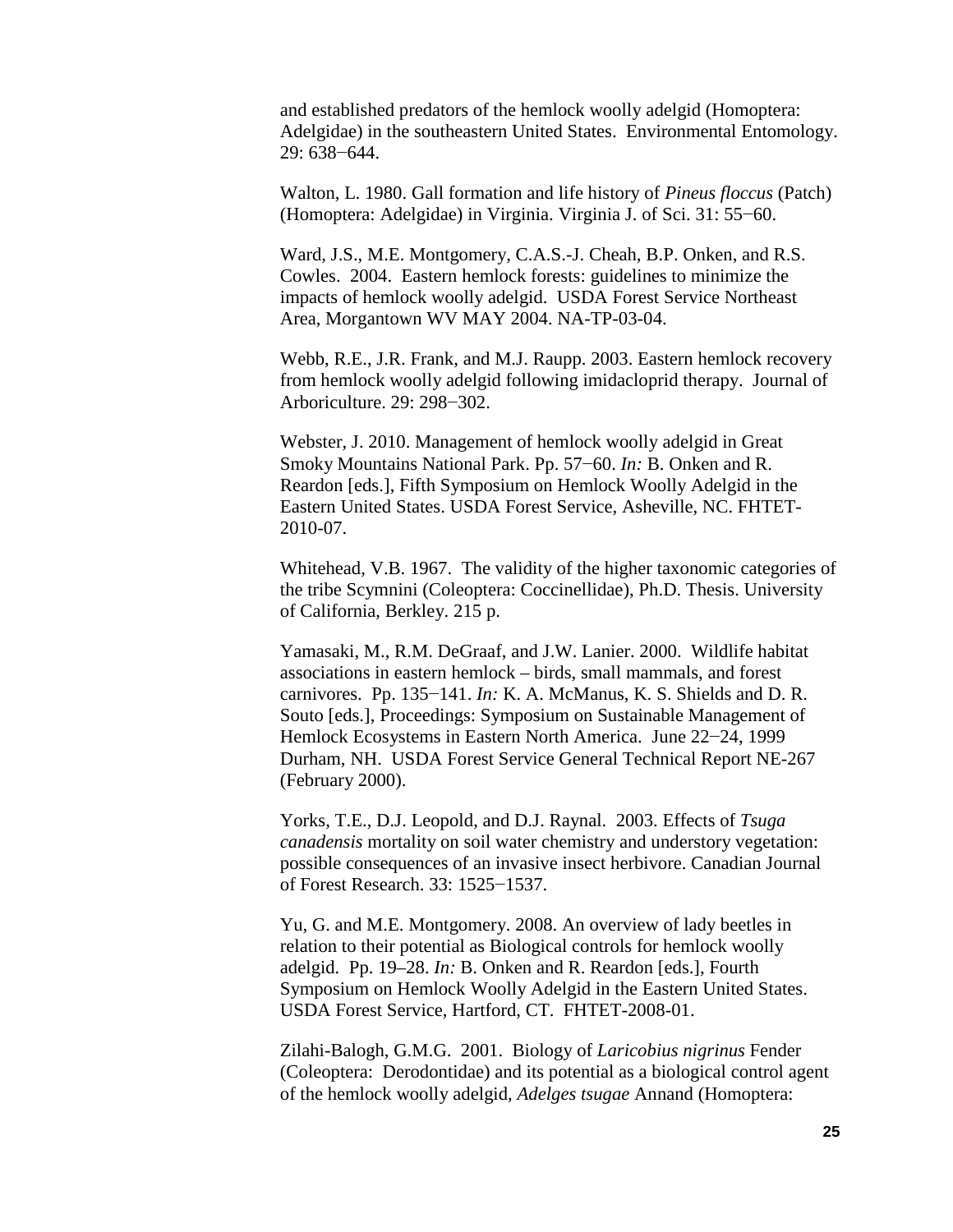Adelgidae) in the eastern United States. Ph.D. dissertation. Virginia Polytechnic Institute and State University, Blacksburg. VA. 109 pp.

Zurovcova, M., J. Havelka, P. Stary, P. Vechtova, et al. 2010. "DNA barcoding" is of limited value for identifying adelgids (Hemiptera: Adelgidae) but supports traditional morphological taxonomy. Eur. J. Entomol. 107: 147−156.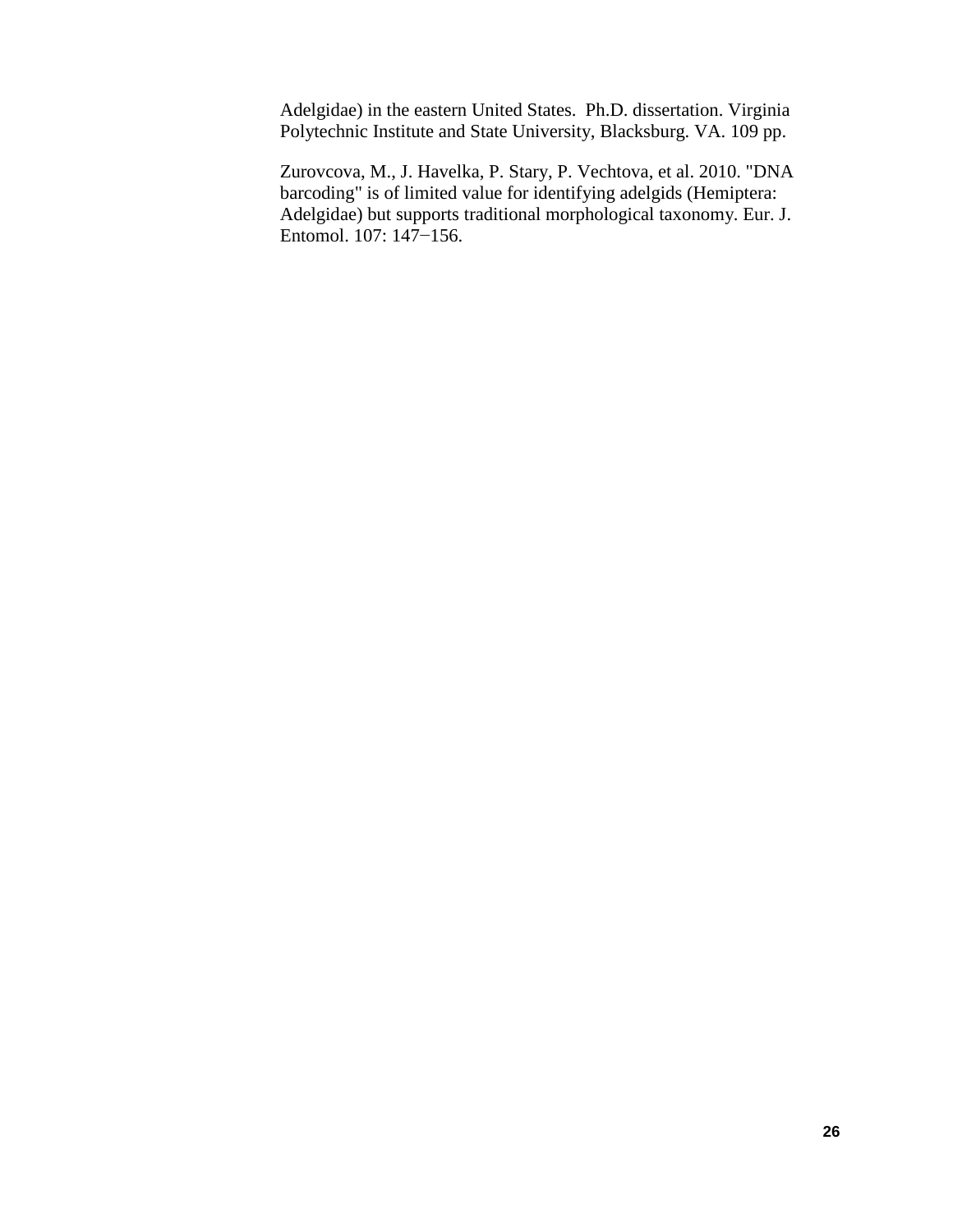| <b>Species</b>                             | <b>Taxon</b>       | <b>Hosts</b><br>$(1^{\circ}, 2^{\circ})$ | <b>Native Range</b> | Occurrence in<br><b>North America</b> |
|--------------------------------------------|--------------------|------------------------------------------|---------------------|---------------------------------------|
|                                            | <b>Validity</b>    |                                          |                     |                                       |
| Adelges abietis (Linneaus 1758)            |                    | Picea, None                              | Europe              | Continental                           |
| Adelges aenigmaticus<br>Annand 1928        | 2 <sup>1</sup>     | ?, Larix                                 | Eastern NA          | No records after 1928                 |
| Adelges cooleyi (Gillette 1907)            |                    | None,<br>Pseudotsuga                     | Western NA          | Continental                           |
| Adelges coweni (Gillette 1907)             | $2^2$              | None,<br>Pseudotsuga                     | Western NA          | Only in Europe?                       |
| Adelges diversis Annand 1928               | 2 <sup>1</sup>     | ?, Larix                                 | Western NA          | No records after 1928                 |
| Adelges lariciatus (Patch 1909)            | 2 <sup>1</sup>     | Picea, Larix                             | North America       | Western                               |
| Adelges laricis (Vallot 1836)              |                    | None, Larix                              | Europe, NA?         | Continental                           |
| Adelges nordmannianae<br>(Eckstein 1890)   | $2^3$              | None, Abies                              | Caucasus Mtns.      | Continental                           |
| Adelges oregonensis<br>Annand 1928         | $2^1$              | ?, Larix                                 | Western NA          | No records after 1928                 |
| Adelges piceae (Ratzeburg 1844)            |                    | Picea, Abies                             | Europe              | Continental                           |
| Adelges tsugae Annand 1924                 |                    | Picea, Tsuga                             | Asia, Western NA    | Continental                           |
| Pineus abietinus<br>Underwood & Balch 1964 |                    | None, Abies                              | Western NA          | No records after 1964                 |
| Pineus boerneri Annand 1928                | $2^4$              | None, Pinus                              | Western NA?         | Continental                           |
| Pineus boycei Annand 1928                  |                    | Picea, ?                                 | Western NA          | Western                               |
| Pineus cembrae<br>(Cholodkovsky 1888)      |                    | Picea, Pinus                             | Eurasia             | Eastern                               |
| Pineus coloradensis<br>(Gillette 1907)     |                    | None, Pinus                              | North America       | Continental                           |
| Pineus engelmannii<br>Annand 1928          | $2^5$              | Picea, ?                                 | Western NA          | Western                               |
| Pineus floccus (Patch 1909)                | $\overline{\cdot}$ | Picea, Pinus                             | Eastern NA          | Eastern                               |
| Pineus patchae Börner 1926                 | 2 <sup>6</sup>     | Picea, ?                                 | North America       | Status unclear                        |
| Pineus pineoides<br>(Cholodkovsky 1903)    |                    | Picea, None                              | Europe              | Eastern                               |
| Pineus pini (Macquart 1819)                |                    | None, Pinus                              | Europe              | Continental                           |
| Pineus pinifoliae (Fitch 1853)             |                    | Picea, Pinus                             | North America       | Continental                           |
| Pineus similis (Gillette 1907)             |                    | Picea, None                              | North America       | Continental                           |
| Pineus strobi (Hartig, 1937)               |                    | None, Pinus                              | Eastern NA          | Continental                           |
| Pineus sylvestris Annand 1928              | $2^4$              | ?, Pinus                                 | Western NA          | No records after 1928                 |

**Appendix A.** List of adelgid species in North America (NA); hosts column gives genus of the primary and secondary host—"None" means it is anholocyclic and "?" = believed to be holocyclic but host not identified; the right column gives current North American distribution.

Sources: Annand, 1928; Boerner and Heinze, 1957; Blackman and Eastop, 1994; Havill and Foottit, 2007)

variants of *A. laricis* (Blackman and Eastop, 1994); *A. lariciatus* and *A. laricis* DNA different (Havill et al., 2007) <sup>2</sup> <sup>2</sup>A. *cooleyi* (Blackman and Eastop, 1994)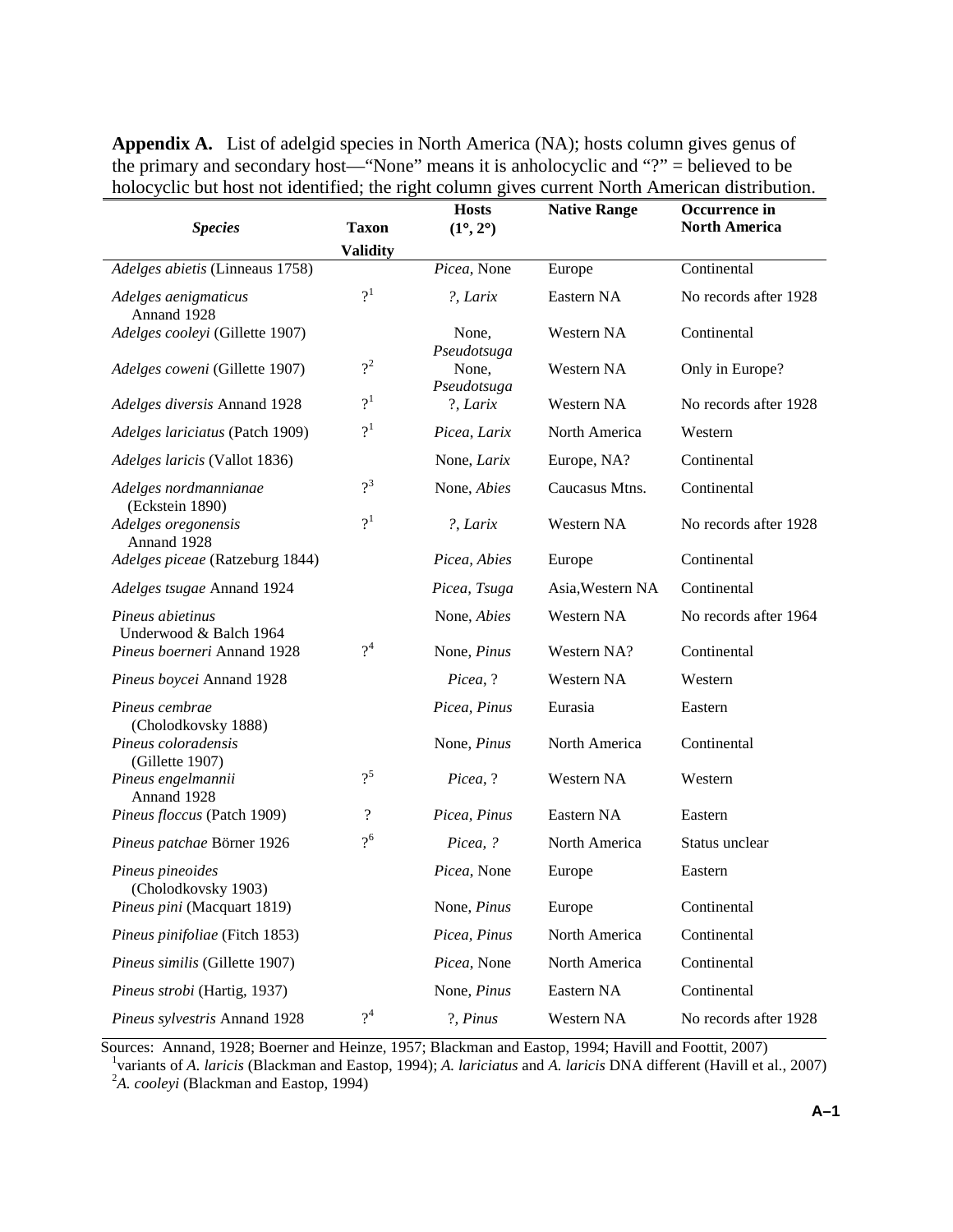- <sup>3</sup>A. *piceae* based on DNA barcodes (Havill et al., 2007; Zurovcova et al., 2010)<br><sup>4</sup> these species are closely related to *P. pini*, if not the same species (Blackman and Eastop, 1994)<br><sup>5</sup> sexupara of *P. boycei* (Boern
- 
-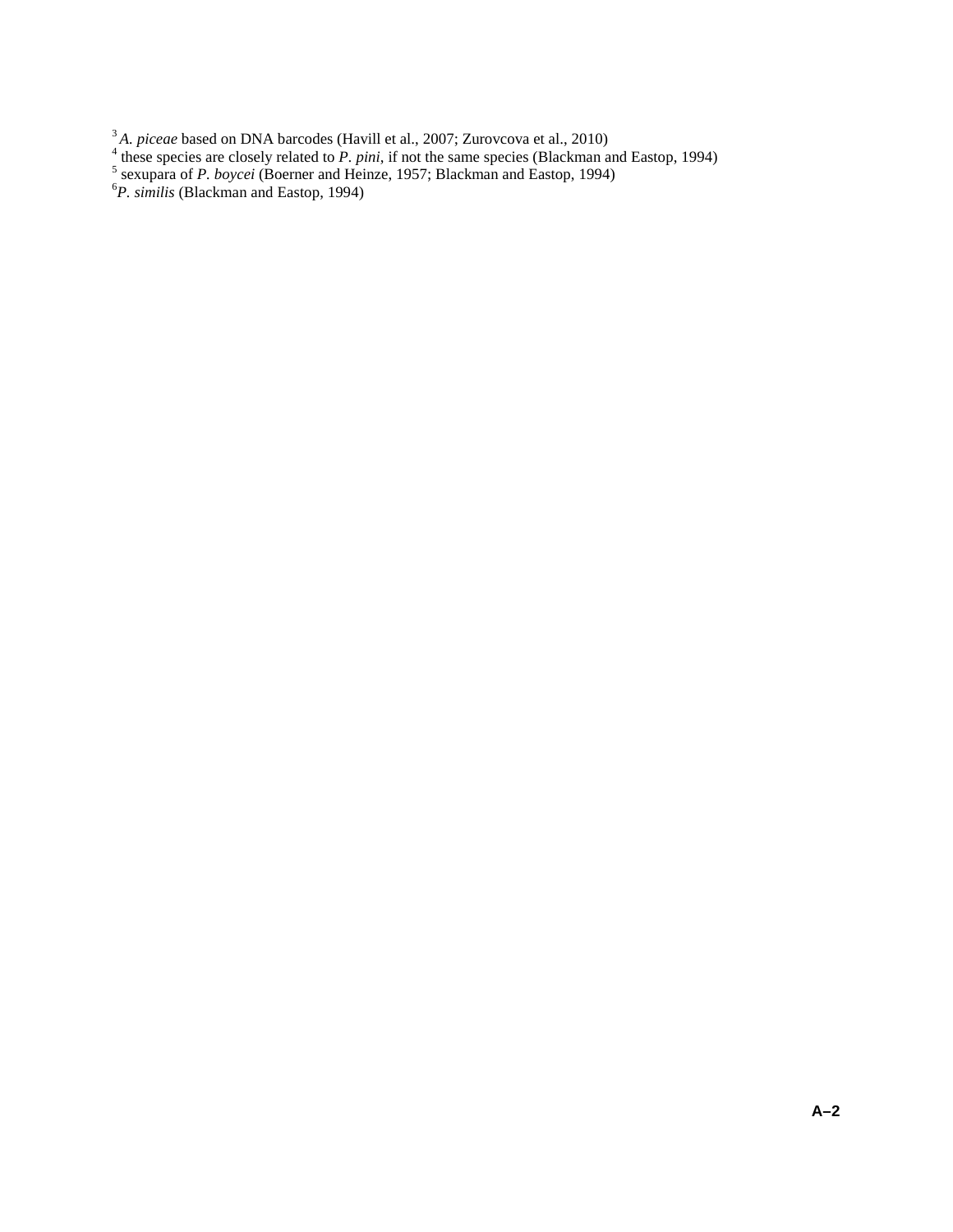### **Appendix B. Host range evaluation of** *Scymnus (Pullus) coniferarum* **(Montgomery and McDonald, 2010)**

### **Field observations**.

The only hosts of *S. coniferarum* reported in the literature are adelgids that feed on pine (*Pineus* spp.) (Whitehead, 1967), but while collecting *L. nigrinus* from western hemlock, it has been found to be common on hemlock. From samples of trees in landscapes in the Seattle, Washington area, it was also found to be abundant on hemlocks infested with HWA and on western white pine infested with adelgids and aphids (Montgomery et al., 2009; McDonald, 2010). From October 9-19, 2004, 1,003 *S. coniferarum* and 1,417 *L. nigrinus* adults were collected from western hemlock (McDonald, pers. obs.). *S. coniferarum* was also recovered in low numbers on eastern hemlock, Carolina hemlock, and lodgepole pine growing in arboreta in the Seattle Washington area. The hemlocks were infested with HWA, the white pine with *Pineus pinifolia,* and the lodgepole pine with another *Pineus* adelgid that may be *P. coloradensis*.

It was not found on 13 species of spruce, including the following which had live adelgid galls: *Picea glehnii*, *P. koyamai*, *P. alcoquiana*, and *P. sitchensis*. *S. coniferarum* also was not recovered from Douglas-fir infested with *Adelges cooleyi* and larch infested with *Adelges laricis*. It has not been found on broad-leaved trees, shrubs, or forbs infested with aphids, mealybugs or scale insects.

### **Prey acceptance tests.**

Several species in the insect suborder Homoptera that occur in the eastern United States were evaluated in quarantine. First no-choice tests were conducted in which a single potential prey species on its host is placed in a small covered-dish with an adult *S. coniferarum* lady beetle. The beetle's previous food was HWA, but they were starved for 24-hours prior to the test. The number of prey on the host in each dish was counted at the start of the test and recounted the next day after confinement with an adult beetle. Each test had 10 replicates and was accompanied by control dishes with an HWA adult and 10-15 eggs in the ovisac (most eggs were removed so that an accurate before and after count could be made and the adult feeding was disrupted so it stopped laying eggs).

When confined with potential prey, *S. coniferarum* fed on all of the adelgid species tested and none of the other homopteran species (Table 1). Other *Scymnus* lady beetles that are considered adelgid specialists also feed on aphids, including *P. tesselatus* (Montgomery et al., 1997; Butin et al., 2004).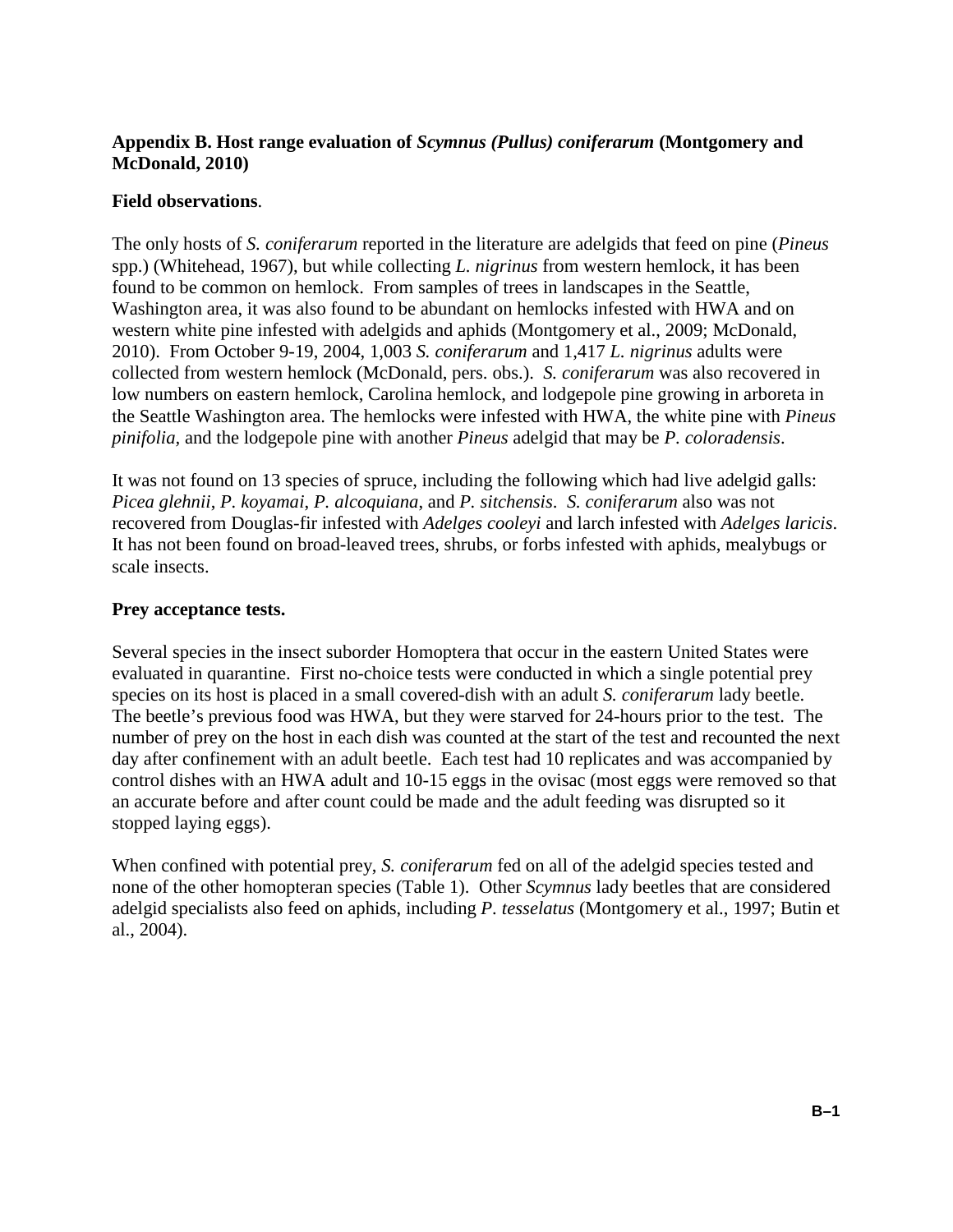| <b>Prey Species</b>                         | <b>Stage</b><br><b>Tested</b> | <b>Host plant</b>          | No. eaten                 | <b>Remarks</b>                                               |
|---------------------------------------------|-------------------------------|----------------------------|---------------------------|--------------------------------------------------------------|
| Adelgidae                                   |                               |                            |                           |                                                              |
| Adelges tsugae                              | Adult/egg                     | <b>Tsuga</b><br>canadensis | 1.0 adults<br>$18.0$ eggs | Fed 3 adults and 25 eggs                                     |
| 11                                          | Nymph II                      | 11                         | 9.9                       | Fed 10 nymphs                                                |
| $^{\prime}$                                 | <b>Neosistens</b>             | $^{\prime\prime}$          | 0.6                       | Diapausing, not significantly.<br>different from zero        |
| Adelges piceae                              | Adult, eggs                   | Abies<br>balsamea          | 0.4 adults<br>$4.3$ eggs  | Adelgid on bark                                              |
| Pineus strobi                               | Adult, eggs                   | Pinus strobus              | 1.4 adults<br>$2.4$ eggs  | Adelgid on twig                                              |
| Pineus pini                                 | Adult, eggs                   | Pinus<br>sylvestris        | 0.6 adults<br>$1.2$ eggs  | Adelgid at tip of twig                                       |
| <b>Aphididae</b>                            |                               |                            |                           |                                                              |
| Eucallipterus<br>tiliae                     | Adults,<br>nymphs             | Tilia<br>cordata           | 0.0                       | on underside of leaf                                         |
| Paraprocipilulus<br>tesselatus <sup>1</sup> | Nymph I                       | Alnus<br>serrulata         | 0.0                       | Small colonies of the first<br>instar nymph settled on twig. |
| <b>Diaspididae</b>                          |                               |                            |                           |                                                              |
| Fiorinia externa                            | Adult                         | T. canadensis              | 0.0                       | Crawlers not tested                                          |
| Pseudococcidae                              |                               |                            |                           |                                                              |
| Dysmicoccus<br>wistariae                    | <b>Nymphs</b>                 | Taxus                      | 0.0                       |                                                              |

**Appendix B, Table 1**. Feeding by adult *S. coniferarum* when confined for one day on a potential prey species that occur in the eastern United States.

 $1$  Additional testing with this species, the woolly alder aphid, found no feeding after 10 days of confinement. Of the 15 beetles confined with the aphid, 2 died, but none of the control *S. coniferarum* lady beetles reared on HWA died.

Choice tests were conducted by confining adult *S. coniferarum* with a choice of HWA on eastern hemlock or a pine adelgid (*Pineus* sp.) on its pine host. The adelgids on pine are smaller, about three-fourths the size of HWA. There was no consistent preference for HWA compared to pine adelgids (Table 2).

**Appendix 2, Table 2**. Number of adelgids eaten when provided a choice between a pine adelgid and hemlock adelgid on their respective hosts.

| <i>Pineus</i> species                                                   | Source <sup>1</sup> | <b>Pineus</b> | HWA | Prefer            | Variable measured |
|-------------------------------------------------------------------------|---------------------|---------------|-----|-------------------|-------------------|
| Pineus strobi                                                           | East                | 49            | 39  | ns                | # eggs eaten      |
| "                                                                       |                     | 24            |     | <i>Pineus</i> sp. | # adults eaten    |
| Pineus pini                                                             | East                | 28            | 60  | <b>HWA</b>        | # eggs eaten      |
| Pineus coloradensis $2$                                                 | West                | 125           | 47  | <i>Pineus</i> sp. | # eggs eaten      |
| <sup>1</sup> Collected in Washington State (West) or Connecticut (East) |                     |               |     |                   |                   |

<sup>2</sup>Tentative identification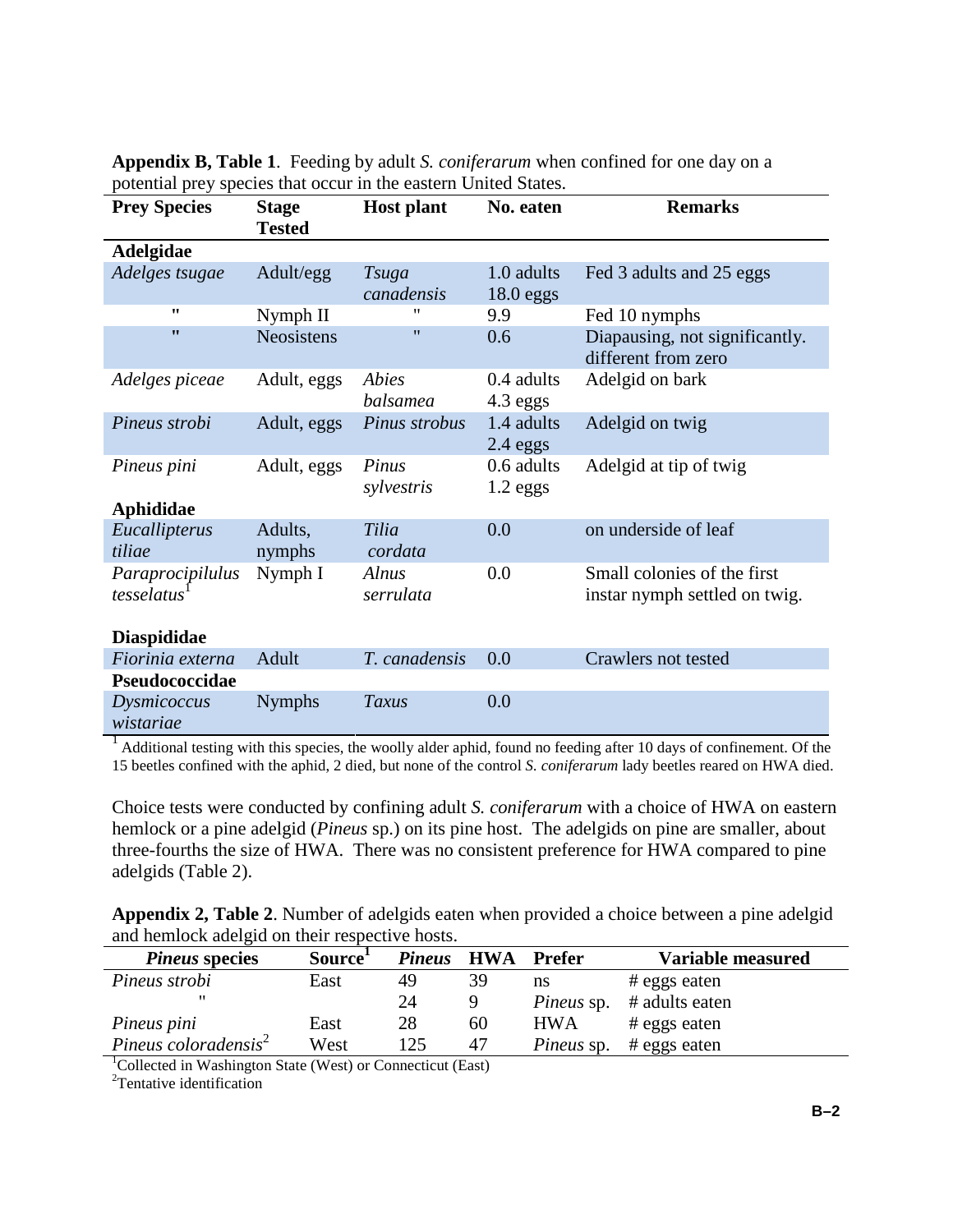Host preference for oviposition (egg laying) was examined by placing 10 recently received *S. coniferarum* in a one-gallon oviposition jar with a choice of HWA on eastern hemlock or *Pineus strobi* on eastern white pine ( $n = 5$  jars). After five-days, the white pine foliage had an average of 14 beetle eggs whereas the hemlock foliage had an average of 58 eggs. This preference for hemlock to oviposit corresponds to the finding of more larvae on western hemlock than on western white pine in the Seattle area.

#### **Host suitability tests with the pine bark adelgid**

The pine bark adelgid, *Pineus strobi* Hartig, is native to eastern North America but occurs worldwide wherever species of white pine occur. It colonizes and feeds on both the tip of twigs and on the bark of eastern white pine, *Pinus strobus*. This pine often co-occurs with eastern hemlock in forests; thus, tests were conducted to determine if *S. coniferarum* could develop successfully on *P. strobi*. For this assay, *S. coniferarum* adult females were individually confined with adults and eggs of *P. strobi* on white pine bark or HWA in Petri dishes at 15°C. On each host, *S. coniferarum* oviposited about 0.1 eggs per female per day. From these eggs, 19 *S. coniferarum* larvae, less than 24-hours old, were confined with *P. strobi* adults and eggs on white pine bark. Only 16 percent of the larvae successfully developed to the adult stage. While these data indicate that *S. coniferarum* will oviposit and can develop on pine bark adelgid, the low fecundity and survival is not indicative of a host that would be successfully utilized in nature.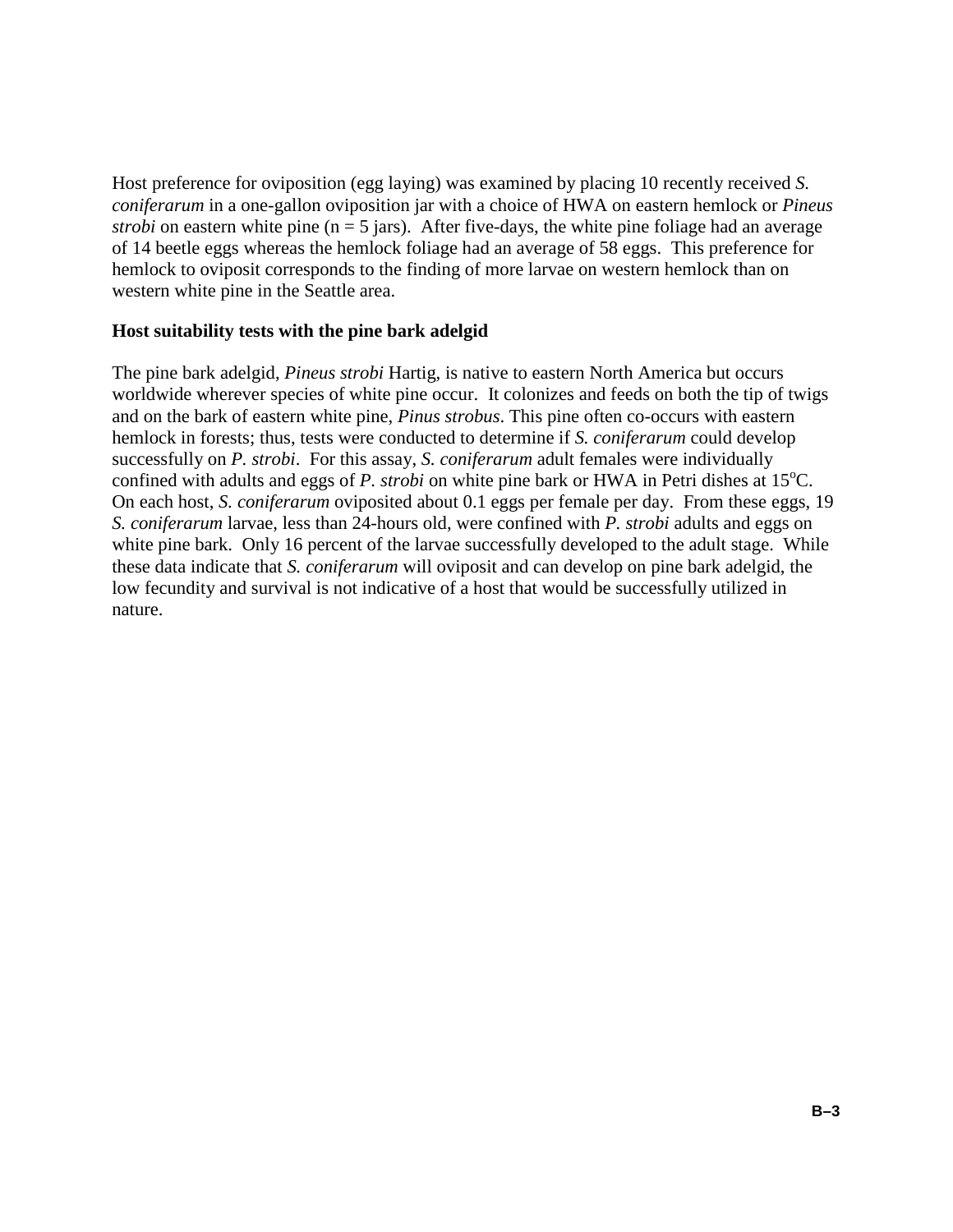#### Decision and Finding of No Significant Impact for Release of the Predatory Beetle Scymnus coniferarum (Coleoptera: Coccinellidae), for Biological Control of the Hemlock Woolly Adelgid (Adelges tsugae) in the Eastern United States

#### September 2012

The U.S. Department of Agriculture (USDA), Animal and Plant Health Inspection Service (APHIS), Plant Protection and Quarantine (PPQ) Pest Permitting Branch (PPB), is proposing to issue permits for the interstate movement and release of an insect, Scymnus coniferarum (Coleoptera: Coccinellidae), into the eastern United States. This species is native to the western United States and would be used by the applicant for the biological control of hemlock woolly adelgid, Adelges tsugae (Homoptera: Adelgidae). Before permits are issued for interstate movement and release of S. coniferarum, APHIS must analyze the potential impacts of the release of this organism into the eastern United States in accordance with USDA APHIS National Environmental Policy Act implementing regulations (7 Code of Federal Regulations Part 372). APHIS has prepared an environmental assessment (EA) that analyzes the potential environmental consequences of this action. The EA is available from:

> U.S. Department of Agriculture Animal and Plant Health inspection Service Plant Protection and Ouarantine Registrations, Identification, Permits, and Plant Safeguarding 4700 River Road, Unit 133 Riverdale, MD 20737 http://www.aphis.usda.gov/plant\_health/ea/index.shtml

The EA analyzed the following two alternatives in response to a request for permits authorizing interstate movement and environmental release of S. coniferarum: (1) no action, and (2) issue permits for the interstate movement and release of S. coniferarum for biological control of hemlock woolly adelgid in the eastern United States. A third alternative, to issue permits with special provisions or requirements concerning release procedures or mitigating measures, was considered. However, this alternative was dismissed because no issues were raised that indicated that special provisions or requirements were necessary. The No Action alternative, as described in the EA, would likely result in the continued use at the current level of chemical, host plant resistance, bioinsecticide, and biological control methods of hemlock woolly adelgid as well as restriction of interstate movement of nursery stock. These control methods described are not alternatives for decisions to be made by the PPB, but are presently being used to control hemolock woolly adelgid in the United States and may continue regardless of permit issuance for interstate movement and field release of S. coniferarum. Legal notice of the EA was made available in the Federal Register on August 3, 2012 for a 30-day public comment period. Nine comments were received on the EA; eight in favor of the release of S. *coniferarum* and one in opposition. No substantive information was presented in the negative comment.